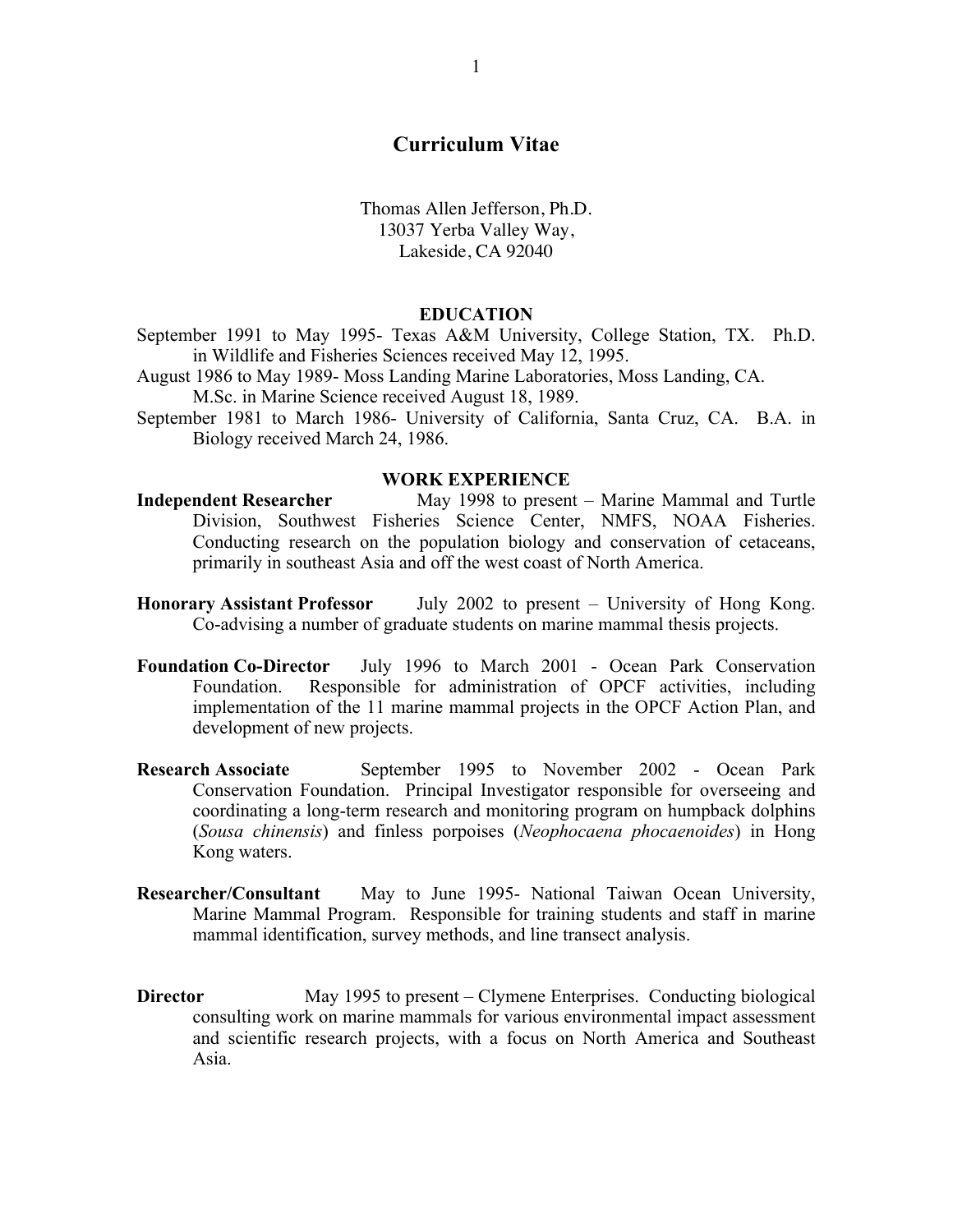- **Naturalist/Researcher** March 1993 to August 1994- Amazon Dolphin Project, Oceanic Society Expeditions. Responsible for data collection and supervision of participants in research on Amazon River dolphins (*Inia geoffrensis*) and South American dolphins (*Sotalia fluviatilis*) in tributaries of the Amazon River in Peru.
- **Visual Survey Leader** August 1992 to December 1994- GulfCet Program, Minerals Management Service-sponsored research project on distribution and abundance of cetaceans in the offshore waters of the northwestern Gulf of Mexico. Responsible for ship-based marine mammal survey data collection and analyses, and supervision of six-person visual survey team.
- **Biological Technician** July to October 1993- National Marine Fisheries Service, Southwest Fisheries Science Center, La Jolla, CA. Responsible for observer training, data analysis, and coordination of marine mammal stranding program for San Diego County.
- **Research Associate** July 1989 to July 1991- Marine Mammal Research Program, Texas A&M University, Galveston, TX. Duties included lab organization and supervision, equipment purchasing, cataloging and indexing of reprint collections, supervision of interns, and assistance with field work and data analysis for various research projects.
- **Researcher/Instructor** June to July 1989- Spinner Dolphin Social Ecology course offered by The School for Field Studies on Kaua'i, HI. Duties included photoidentification, behavioral data collection, and theodolite-tracking of Hawaiian spinner dolphins (*Stenella longirostris*).
- **Program Co-coordinator** January 1987 to May 1989- Moss Landing Marine Labs marine mammal stranding program. Recovery and biological examination of dead strandings, assistance in rescue of live strandings, and record-keeping were involved.
- **Naturalist/Researcher** June to July 1988- Intersea Research studies of humpback whale (*Megaptera novaeangliae*) feeding behavior in southeast Alaska. Acted as naturalist aboard two research vessels, supervising data collection and giving slide presentations on marine birds and mammals.
- **Biological Technician** July to December 1987- Southwest Fisheries Center's Tuna/Porpoise Program (NMFS, NOAA). Duties included marine mammal sighting surveys, collection of data on fishing activities of tuna purse-seiners, and biological examination of spotted and spinner dolphins (*Stenella attenuata* and *S. longirostris*).
- **Biological Technician** May to August 1985 and 1986- National Marine Mammal Laboratory's Dall's Porpoise Program (NMFS, NOAA). Duties included sighting surveys for marine mammals in the northwestern North Pacific Ocean and Bering Sea, observation of fishing activities aboard Japanese driftnet vessels, and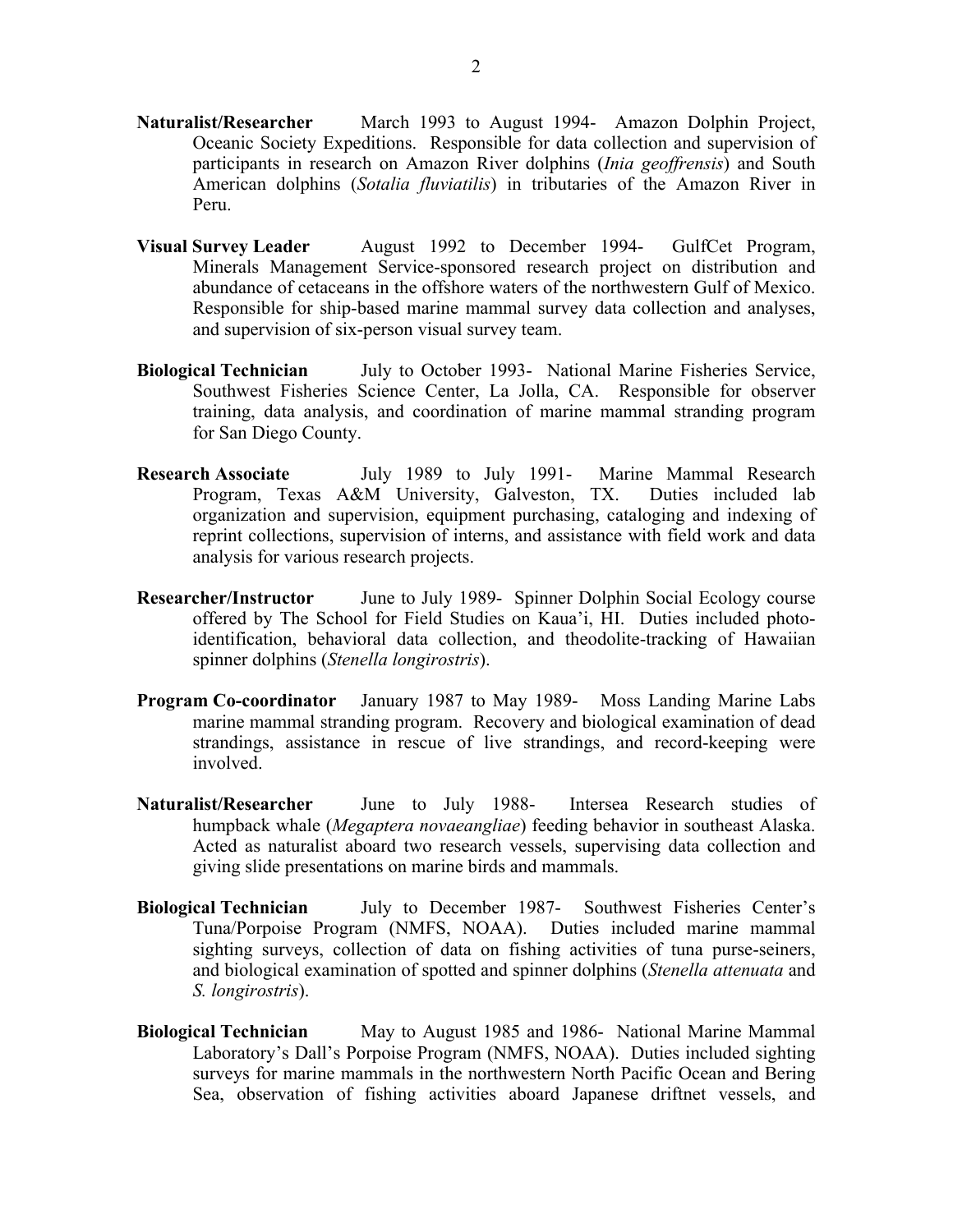dissection and collection of specimens from Dall's porpoises (*Phocoenoides dalli*). In 1986, selected as team leader, supervising two other observers.

- **Research Assistant** January to March 1985 and 1986- Studies of northern elephant seals (*Mirounga angustirostris*) at Año Nuevo State Reserve, CA. Duties included visual censuses, tagging seals, assisting in weighing of pups, and photogrammetric measurement of seals.
- **Research Assistant** June to September 1984- Behavioral observation, theodolite-tracking, and acoustic recording of wild killer whales (*Orcinus orca*) and Dall's porpoises in Johnstone Strait, British Columbia, Canada.

# **TEACHING EXPERIENCE**

- *Marine Mammal Observer Training Courses* (Ocean Park Conservation Foundation) Training Coordinator, 1996-2002.
- *Marine Mammal Survey Observer Training* (National Taiwan Ocean University)- Training Instructor, May-June 1995.
- *GulfCet Marine Mammal Observer Training* (Texas A&M University)- Training Instructor (with S. Leatherwood), March 1992.
- *Zoology* (Texas A&M University)- Teaching Assistant, Fall 1991.
- *Marine Mammal Biology* (Texas A&M University at Galveston)- Substitute Instructor for B. Würsig, first half of Fall 1989 semester.
- *Spinner Dolphin Social Ecology* (School for Field Studies, Kaua'i, HI)- Associate Instructor, Summer 1989.
- *Marine Birds and Mammals* (Moss Landing Marine Labs)- Teaching Assistant, Spring 1989.

## **PRIMARY RESEARCH INTERESTS**

Population biology and conservation of small cetaceans; identification of diagnostic characters for marine mammal identification; ecology and stock discrimination of small cetaceans.

### **SKILLS**

Experienced in shipboard marine mammal sighting survey techniques (including use of 25X "big eye" binoculars), aerial surveys, small boat operation, crossbow biopsy sampling, theodolite-tracking, radio-tracking, 35-mm photography, acoustic recording, marine mammal dissection, dolphin tooth aging, mark-recapture analysis, and line transect analysis.

# **GRADUATE STUDENT COMMITTEES**

Isabel Beasley - Ph.D. thesis, James Cook University, Townsville, Australia (completed 2007).

Mark Cotter - Ph.D. thesis, University of Massachusetts, Dartmouth (in progress).

Samuel K. Hung - M.Sc. thesis, University of San Diego (completed 2000).

Ph.D. thesis, University of Hong Kong (completed 2008).

Lawman Law - M.Sc. thesis, City University, Hong Kong (completed 2001).

Zianca Nolte – M.Sc. thesis, Rhodes University, South Africa (completed 2013). External examiner.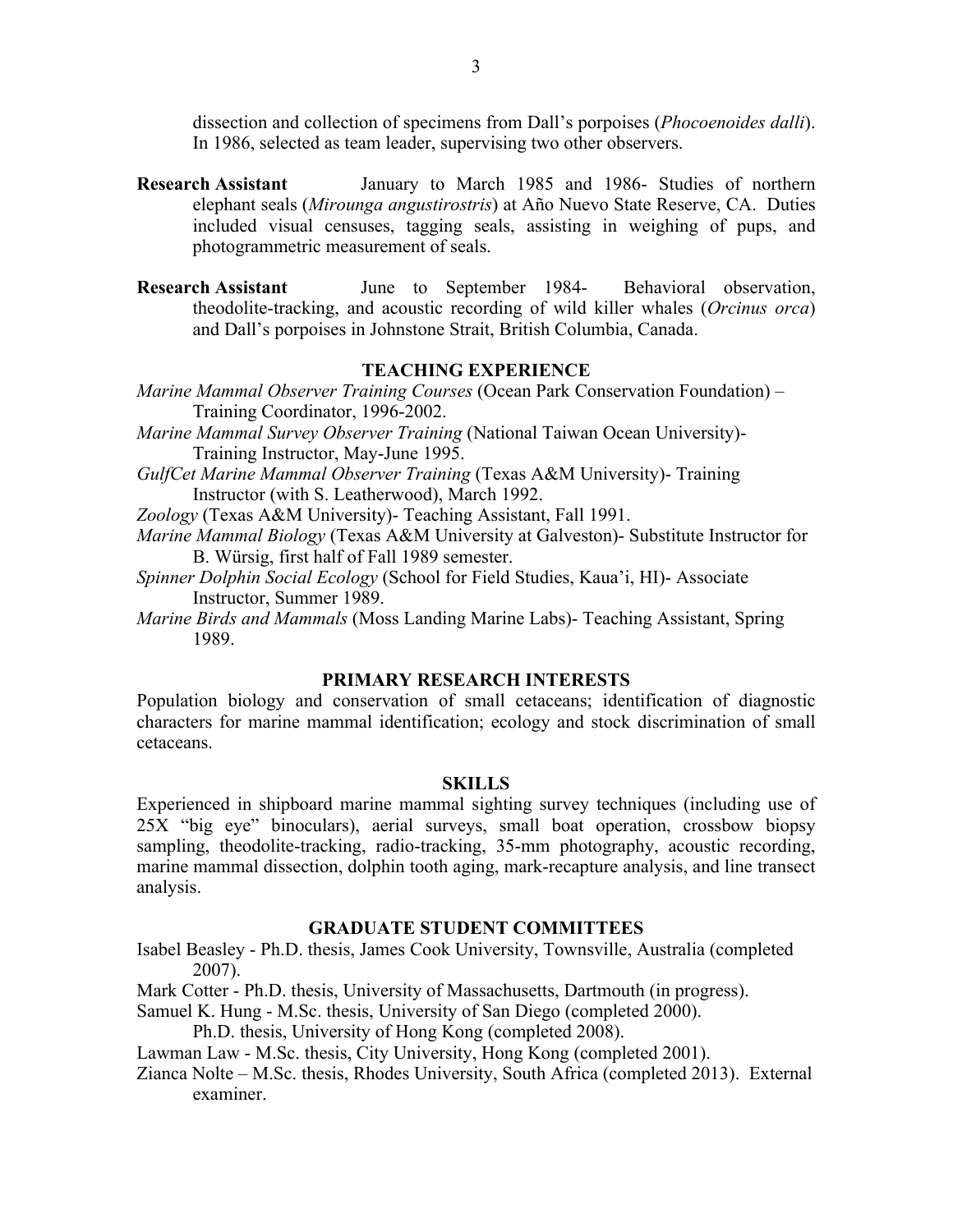Carol Palmer – Ph.D. thesis, Charles Darwin University, Australia (completed 2015). External examiner.

Dipani Sutaria - M.Sc. thesis, University of Massachusetts, Dartmouth (completed 2003). Ph.D. thesis, James Cook University, Townsville, Australia (completed 2010).

| Canadian Journal of Zoology   | Scientific Reports of Cetacean Research        |
|-------------------------------|------------------------------------------------|
| Marine Mammal Science         | <b>NOAA Technical Report NMFS</b>              |
| <b>Mammal Review</b>          | Journal of the Marine Biological Assoc. U.K.   |
| Raffles Bulletin of Zoology   | Latin American Journal of Aquatic Mammals      |
| Mammalia                      | Occasional Papers of the IUCN Species Survival |
| Journal of Mammalogy          | Commission                                     |
| <b>Aquatic Mammals</b>        | Journal of Zoology, London                     |
| <b>Animal Behavior</b>        | <b>European Research on Cetaceans</b>          |
| <b>Mammalian Species</b>      | Marine Ecology Progress Series                 |
| <i>Biotropica</i>             | Caribbean Journal of Science                   |
| Pacific Science               | African Journal of Marine Science              |
| Acta Zoologica                | South African Journal of Marine Science        |
| <b>Gulf of Mexico Science</b> | <b>Environmental Management</b>                |
| <b>Behaviour</b>              | Journal of Cetacean Research and Management    |
| Fishery Bulletin (U.S.)       | Journal of Marine Animals and Their Ecology    |
| <b>Asian Marine Biology</b>   | <b>Endangered Species Research</b>             |
| <b>Animal Conservation</b>    | Journal of Marine Biology                      |
| Advances in Marine Biology    | Plos ONE                                       |

# **REVIEWER FOR SCIENTIFIC JOURNALS**

## **COMMITTEES AND BOARDS**

American Cetacean Society, Galveston Chapter, Board of Directors (1990-1991). IUCN Species Survival Commission's Cetacean Specialist Group (1993-present). Hong Kong Marine Mammal Conservation Working Group (1995-2003). Pacific Cetacean Group Advisory Board (1995-2003).

*Workshop to Develop a Conservation Action Plan for the Yangtze River Finless Porpoise, Ocean Park, Hong Kong*, Conference Convenor and Head of Local Organizing Committee (1997).

Wuhan Baiji Conservation Foundation Advisory Council (Honorary) (1997-present).

Ocean Park Conservation Foundation Scientific Advisory Committee (1997- 2002).

UNEP Regionally Based Assessment of Persistent Toxic Substances Project, Region VII (2001-present).

WWF US Cetacean Bycatch Task Force (2002-present).

*Cetacean Systematics: Meeting the Needs of Conservation and Management*, Steering and Local Organizing Committee (2003-2004).

American Cetacean Society National, Scientific Advisory Panel (2003-present).

Hong Kong Dolphin Conservation Society, Honorary Advisor (2004-present).

Cetos Research Organization, Scientific Advisory Board (2006-present).

Eastern Taiwan Strait *Sousa* Technical Advisory Working Group (2007-present).

Society for Marine Mammalogy, Ad Hoc Committee on Taxonomy (2009-present).

*¡VIVA Vaquita!* (a collaborative effort of Cetos Research Organization, ACS, and Save the Whales), Director, (2009-present).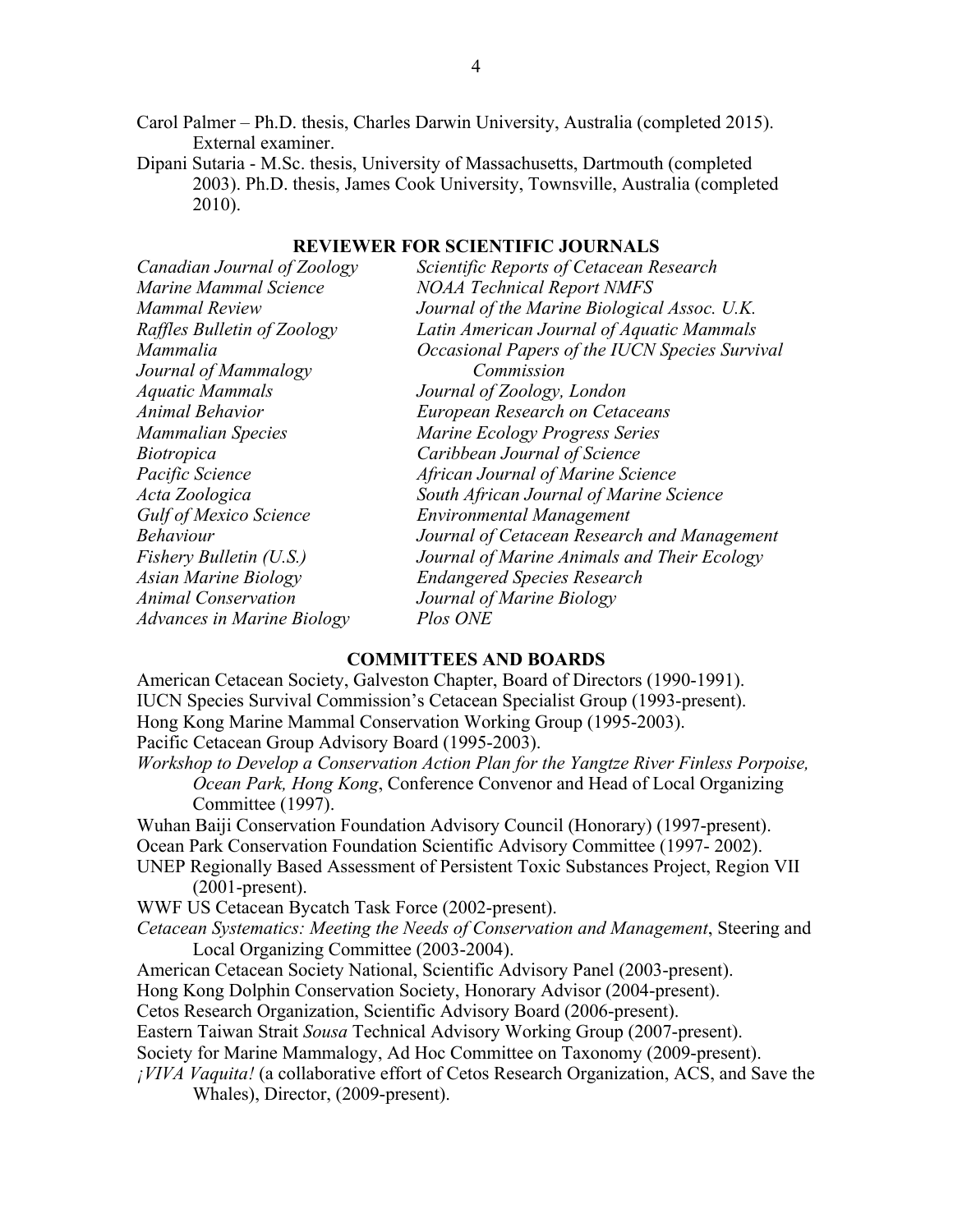- TAMUG/Bernd Würsig Marine Mammal Behavioral Ecology Lab, Research Associate (2011-present).
- Hong Kong Dolphin Technical Briefing Group (HKIA), Member and Dolphin Expert, (2012-2014).
- CMS Scientific Council's Aquatic Mammals Working Group (AMWG), Marine Mammal Expert (2014-present).

# **MEMBERSHIPS**

American Zoo and Aquarium Association (1995-2000); Ottawa Field-Naturalists' Club (1990-1993); Whale and Dolphin Conservation Society (1990-1994, 1997-2002); American Society of Mammalogists (1989-present); Society for Marine Mammalogy (1985-present); American Cetacean Society (1983-present).

#### **AWARDS AND HONORS**

- 2008 Selected for inclusion in *Who's Who Among Executives and Professionals 2008- 2009* (Honors Edition, 2009).
- 1998 Selected for inclusion in *Who's Who in the World* (16<sup>th</sup> Edition, 1999).
- 1997 Appointment as Honorary Assistant Professor in the Department of Ecology and Biodiversity, University of Hong Kong.
- 1994 Awarded the Max Coan Scholarship by the Trustees of the International Women's Fishing Association.

Inducted into *Gamma Sigma Delta*, the Honor Society of Agriculture.

- 1989 Best Student Paper award for presentation at the Fourteenth Annual Mexican Marine Mammal Conference.
- 1986 Senior Thesis Honors awarded at University of California, Santa Cruz.

# **ENVIRONMENTAL CONSULTING WORK**

| Companies:                         |
|------------------------------------|
| <b>AECOM</b> (Hong Kong)           |
| Bhanja Cheung (Hong Kong)          |
| CERTI (Brazil)                     |
| CES (Hong Kong)                    |
| Continental Shelf Associates (USA) |
| Ecosystems (Hong Kong)             |
| ELDB (Hong Kong)                   |
| ERM (Australia)                    |
| ERM (Hong Kong)                    |
| Geo-Marine, Inc. (USA)             |
| GHD (Australia)                    |
| HDR EOC (USA)                      |
| ManTech (USA)                      |
| Maunsell (Hong Kong)               |
| Meinhardt (Hong Kong)              |
| Mott MacDonald (Hong Kong)         |
| Ove-Arup & Partners (Hong Kong)    |
| TetraTech (USA)                    |

*Companies: Government Agencies:* Hong Kong Airport Authority Hong Kong Agriculture, Fisheries & Conservation Department Hong Kong Civil Engineering  $\&$ Drainage Department United States Marine Corps/ **MARFORPAC** United States Navy/NAVFAC United States National Marine Fisheries Service (NOAA)

# **CONFERENCE PRESENTATIONS (TAJ as first author)**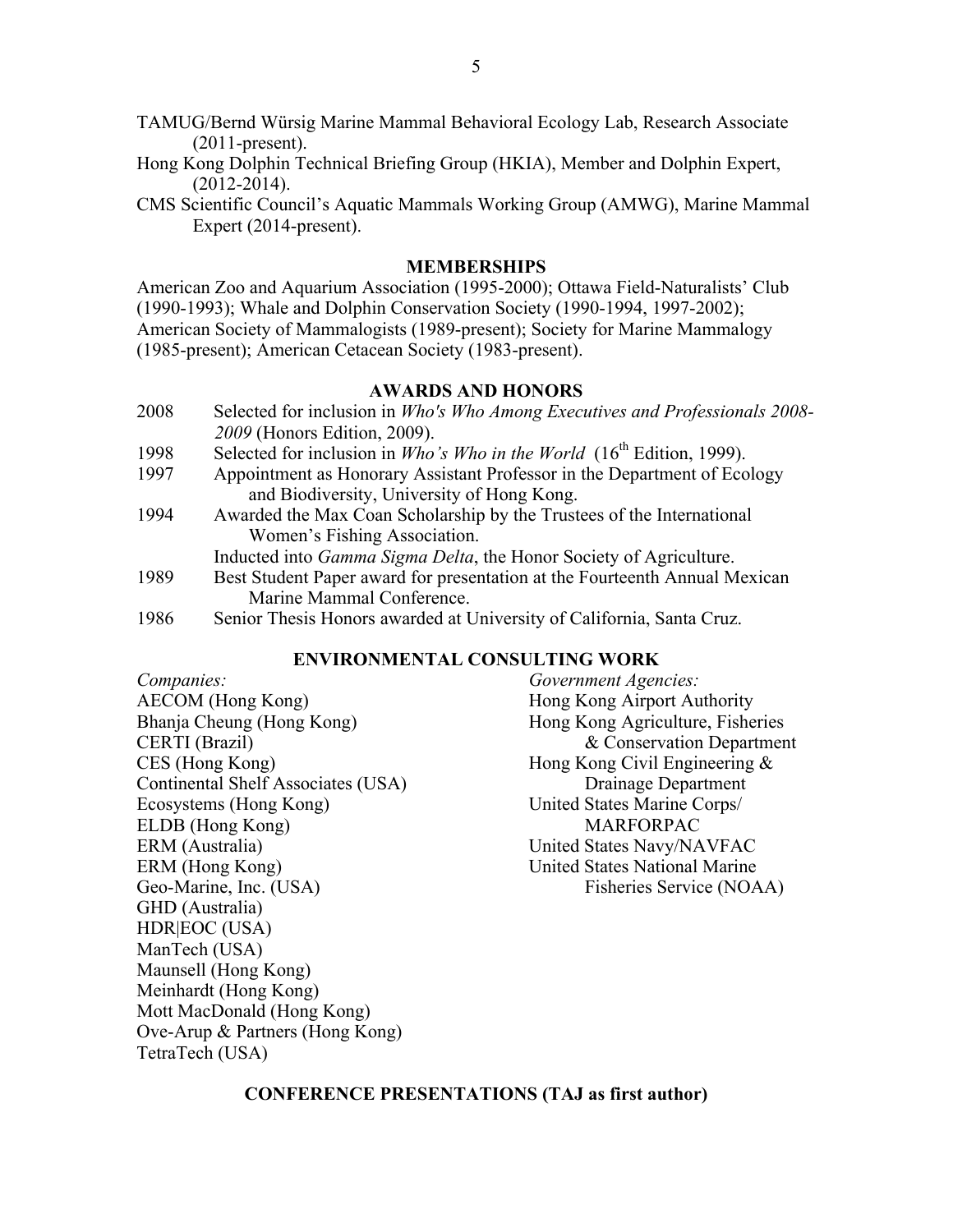- 2016 Where did the pilot whales go? Did fisheries play a major role in the disappearance of short-finned pilot whales from Southern California? (coauthors: A. Schulman-Janiger and K. A. Forney). Paper presented at the Pacific Life Southern California Marine Mammal Workshop, Newport Beach, California, 19-20 February 2016.
- 2015 Introducing the Australian humpback dolphin (*Sousa sahulensis*): Biology and status of the World's 'newest' dolphin species (co-authors: D. Cagnazzi, S. J. Allen, I. Beasley, A. M. Brown, D. Hanf, T. Hunt, C. Palmer, and G. Parra). Paper presented at the Twenty-first Biennial Conference on the Biology of Marine Mammals, San Francisco, California, 13-18 December 2015.
- 2011 Revision of the taxonomy of finless porpoises (genus *Neophocaena*): The existence of two species. Paper presented at the Nineteenth Biennial Conference on the Biology of Marine Mammals, Tampa, Florida, 28 November-1 December 2011.
- 2009 Photo-identification of the World's most endangered cetacean The vaquita (*Phocoena sinus*). Paper presented at the Eighteenth Biennial Conference on the Biology of Marine Mammals, Quebec City, Canada, 12-16 October 2009.
- 2007 What beaked whale is that? Identification of ziphiids at sea and on the beach. Paper presented at the Seventeenth Biennial Conference on the Biology of Marine Mammals, Cape Town, South Africa, 28 November-3 December 2007.

Conservation of Indo-Pacific humpback dolphins *Sousa chinensis* in Hong Kong. Working paper presented at the Second International Workshop on Conservation and Research Needs of the Eastern Taiwan Strait Population of Indo-Pacific Humpback Dolphins, *Sousa chinensis*. Changhua City, Taiwan, 4- 7 September 2007.

An updated review of the biology of the Indo-Pacific humpback dolphin S*ousa chinensis* (Osbeck, 1765). Working paper presented at the Second International Workshop on Conservation and Research Needs of the Eastern Taiwan Strait Population of Indo-Pacific Humpback Dolphins, *Sousa chinensis*. Changhua City, Taiwan, 4-7 September 2007.

2005 Strandings, mortality, and morbidity of Indo-Pacific humpback dolphins (*Sousa chinensis*) in Hong Kong, 1995-2004. Paper presented at the Sixteenth Biennial Conference on the Biology of Marine Mammals, San Diego, CA, USA, 12-16 December 2005.

> An overview of the biology and status of the finless porpoise *Neophocaena phocaenoides*. Working paper presented at the  $57<sup>th</sup>$  Annual Meeting of the International Whaling Commission, Ulsan, Korea, 30 May-10 June 2005.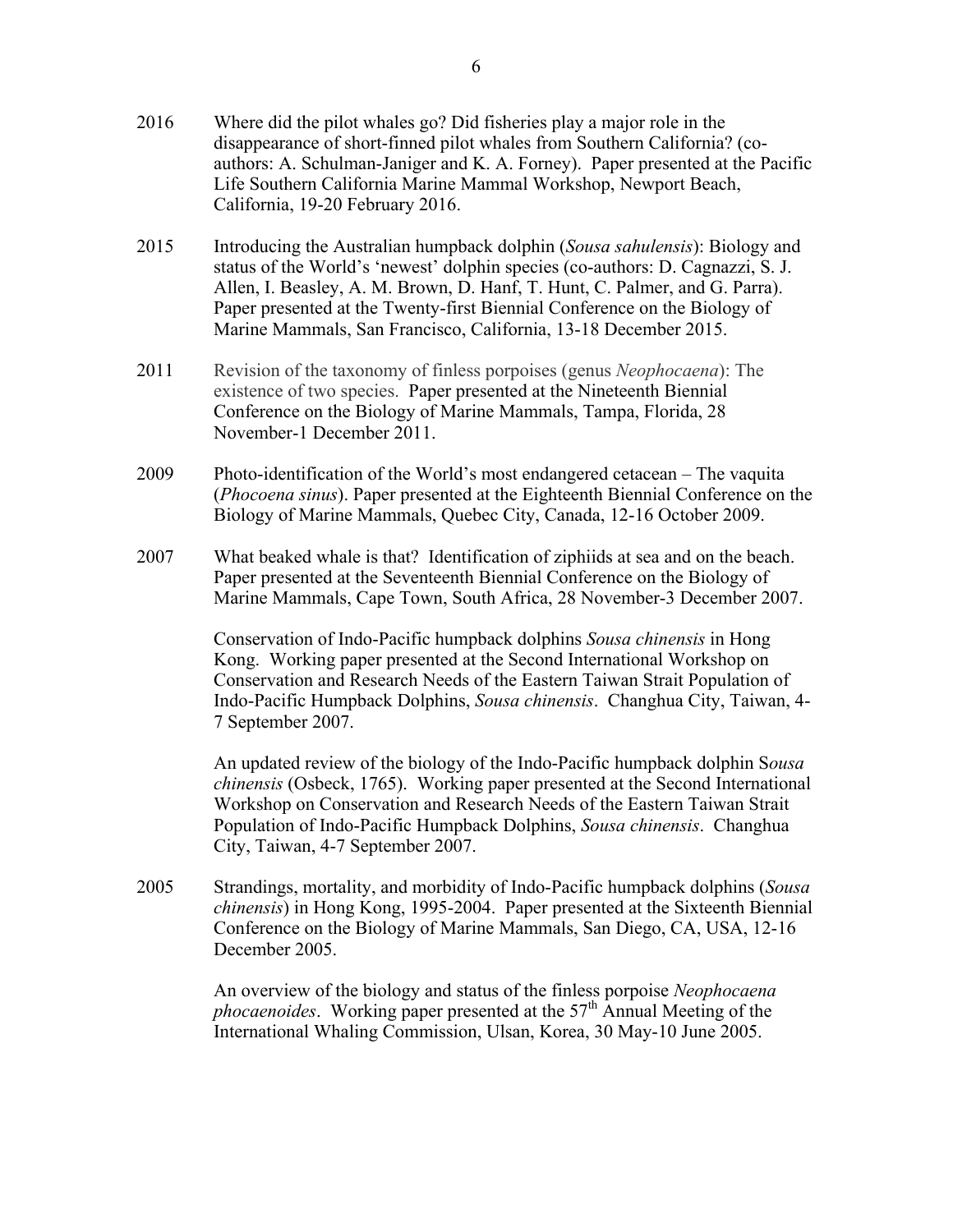2004 Systematics of coastal, tropical small cetaceans: A review. Paper presented at Cetacean Systematics: Approaches in Genetics, Morphology, and Behavior, La Jolla, CA USA, 28-29 April 2004.

> A review of the biology of the Indo-Pacific humpback dolphin S*ousa chinensis* (Osbeck, 1765). Working paper presented at the First Workshop on Conservation and Research Needs of Indo-Pacific Humpback Dolphins, *Sousa chinensis*, in the waters of Taiwan. Wuchi, Taiwan, 25-27 February 2004.

2002 Abundance and trends in size of the Indo-Pacific humpback dolphin population in the Pearl River Estuary. P.R. China. Paper presented at SEAMAM II - Second International Conference on the Marine Mammals of Southeast Asia, Dumaguete, Philippines, July 22-23 2002.

> A review of the status of the Indo-Pacific humpback dolphin in China. Working paper presented at the  $54<sup>th</sup>$  Annual Meeting of the International Whaling Commission, Shimonoseki, Japan, 27 April-9 May 2002.

> A preliminary analysis of geographic variation in skull morphology of humpback dolphins (genus *Sousa*). Working paper presented at the 54<sup>th</sup> Annual Meeting of the International Whaling Commission, Shimonoseki, Japan, 27 April-9 May 2002.

- 2001 The taxonomic status of the nominal dolphin species *Delphinus tropicalis* Van Bree, 1971. Paper presented at the Fourteenth Biennial Conference on the Biology of Marine Mammals, Vancouver, B.C., Canada, 29 November-3 December 2001.
- 2000 Review of knowledge on the global status of the finless porpoise (*Neophocaena phocaenoides*). Working paper presented at the 52<sup>nd</sup> Annual Meeting of the International Whaling Commission, Adelaide, Australia, 14-26 June 2000.

Distributon and abundance of finless porpoises (*Neophocaena phocaenoides*) in waters of Hong Kong and adjacent areas of China. Working paper presented at the 52<sup>nd</sup> Annual Meeting of the International Whaling Commission, Adelaide, Australia, 14-26 June 2000.

- 1999 Growth and geographical variation of finless porpoises (*Neophocaena phocaenoides*) from the South China Sea: Preliminary observations. Paper presented at the Thirteenth Biennial Conference on the Biology of Marine Mammals, Maui, HI, 29 November-3 December 1999.
- 1998 Population biology of Indo-Pacific hump-backed dolphins (*Sousa chinensis*) in Hong Kong. Paper presented at the World Marine Mammal Science Conference, Monaco, 20-24 January 1998.

Preliminary report on the ecology of the finless porpoise in Hong Kong waters. Paper presented at the 10<sup>th</sup> Annual International Symposium of the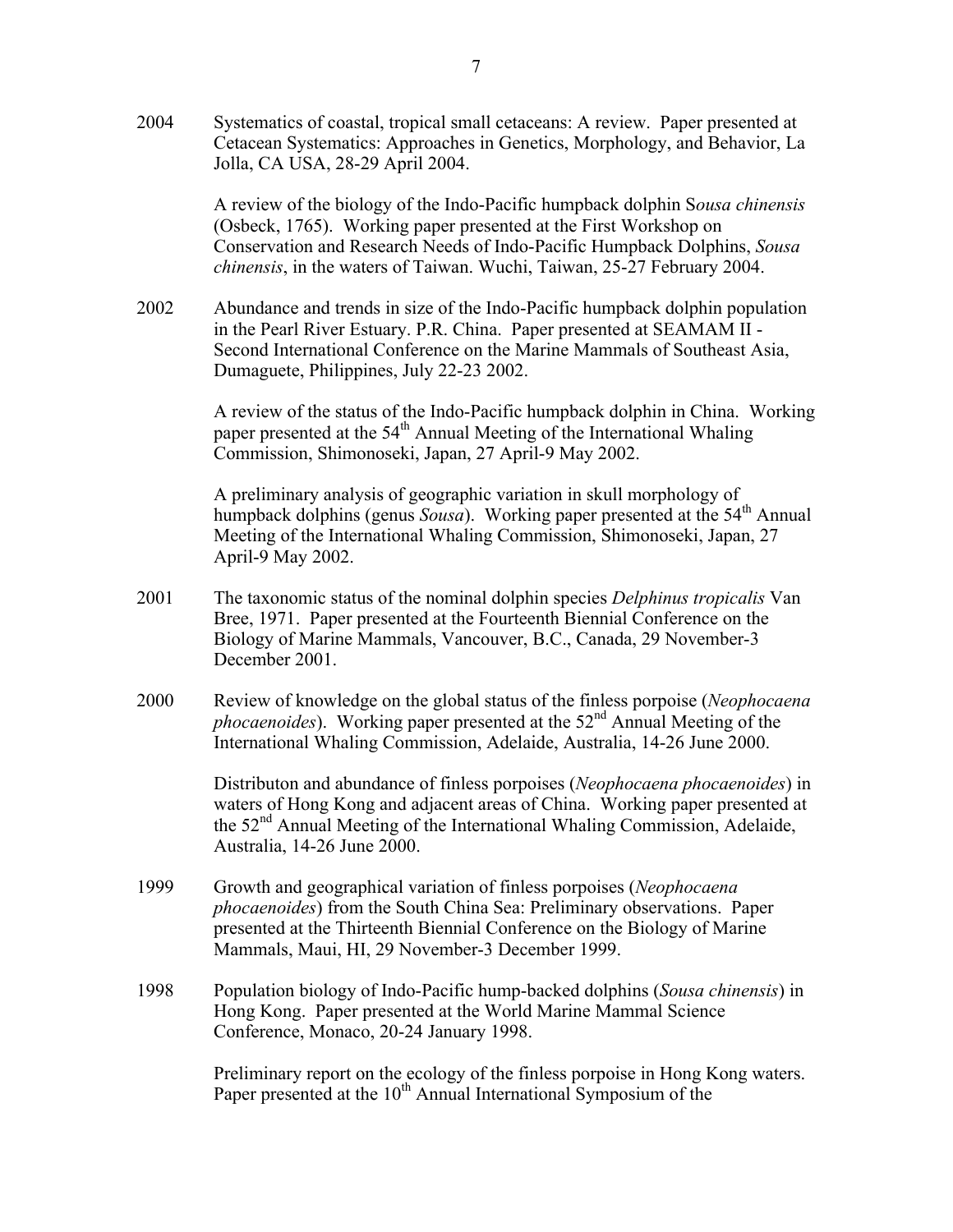International Marine Biological Research Institute, Kamogawa, Japan, 31 January-1 February 1998.

1996 Distribution and abundance of Indo-Pacific hump-backed dolphins (*Sousa chinensis*) in Hong Kong: Preliminary estimates and future research. Paper presented at the Third International Conference on the Marine Biology of the South China Sea, Hong Kong, 28 October-1 November 1996.

> Population ecology of the Indo-Pacific hump-backed dolphin (*Sousa chinensis*) in Hong Kong waters: a progress report through June 1996. Paper presented at Development of a Management Strategy for Chinese White Dolphins: A Colloquium, Hong Kong, 1-3 July 1996.

Potential acoustic methods of reducing marine mammal/fishery interactions: what have we learned so far? Paper presented at the Workshop on Acoustic Deterrents, Seattle, WA, 20-22 March 1996.

1995 Estimates of abundance of cetaceans in offshore waters of the northwestern Gulf of Mexico, 1992-1993. Paper presented at the Eleventh Biennial Conference on the Biology of Marine Mammals, Orlando, FL, 14-18 December 1995.

> Small cetaceans of Vietnam: a preliminary checklist. Paper presented at the Symposium on the Biology and Conservation of Small Cetaceans of Southeast Asia, Dumaguete, Philippines, 26 June 1995.

An introduction to estimating cetacean abundance from shipboard surveys: theory, field methods, and analysis techniques. Paper presented at the Third Symposium on Cetacean Ecology and Conservation, Taipei, Taiwan, 15-16 June 1995.

Cetacean conservation worldwide: the activities of the IUCN Cetacean Specialist Group and the Ocean Park Conservation Foundation. Paper presented at the Third Symposium on Cetacean Ecology and Conservation, Taipei, Taiwan, 15-16 June 1995.

Registros historicos de cetaceos de la costa del Golfo de Mexico. (In Spanish). Paper presented at the XX Reunion Internacional para el Estudio de los Mamiferos Marinos, La Paz, B.C.S., Mexico, 18-22 April 1995.

- 1994 Historical overview of cetaceans in the Gulf of Mexico. Paper presented at the Gulf of Mexico Minerals Management Service Information Transfer Meeting, New Orleans, Louisiana, November 15-17, 1994.
- 1993 Biology of the Clymene dolphin (*Stenella clymene*) in the Gulf of Mexico. Paper presented at the Tenth Biennial Conference on the Biology of Marine Mammals, Galveston, TX, November 11-15, 1993.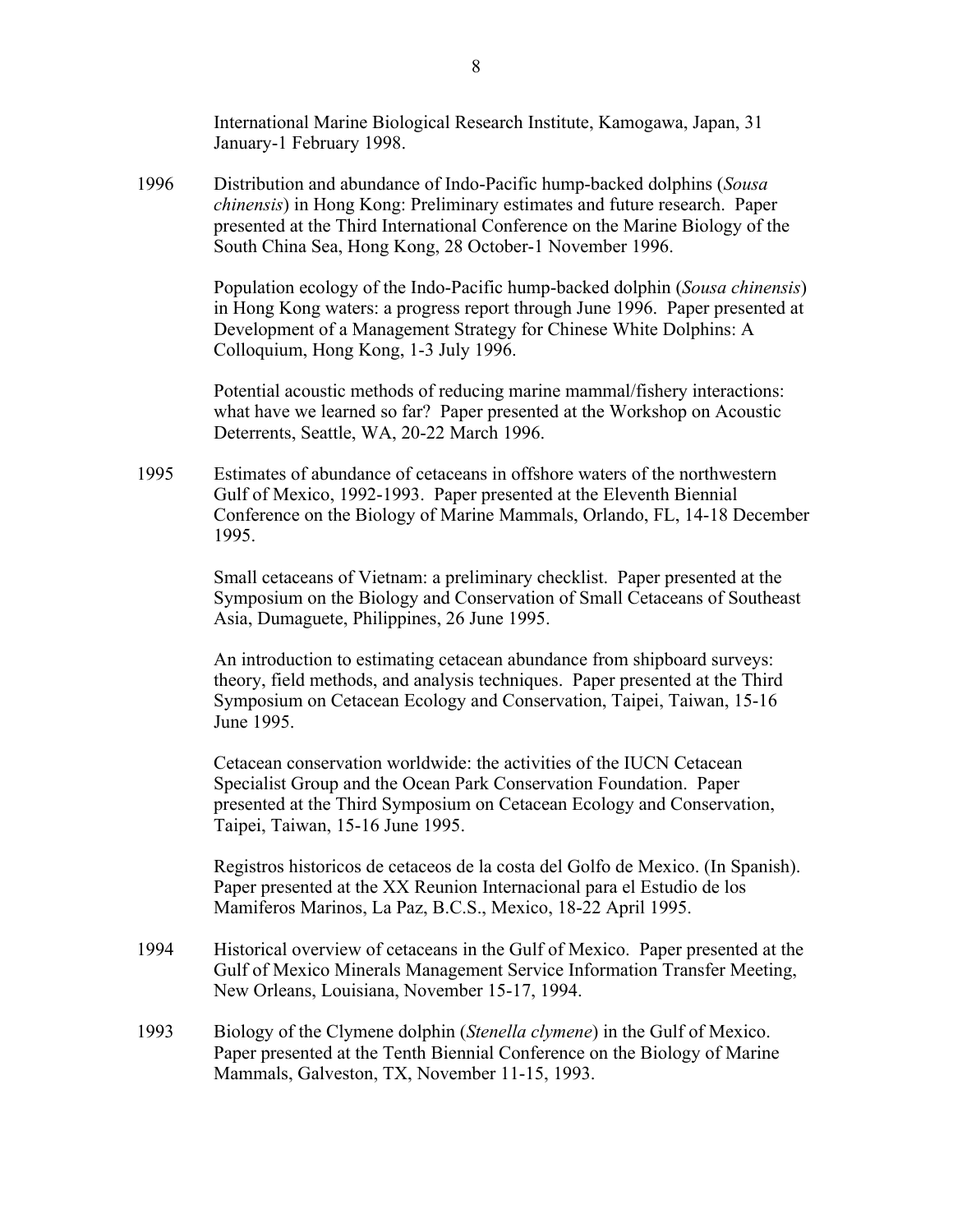1991 A review of interactions between porpoises and gillnets. Paper presented at the Ninth Biennial Conference on the Biology of Marine Mammals, Chicago, IL, December 5-9, 1991.

> Cetacean detection and responses to fishing gear. Paper presented at the Sensory Systems and Behavior of Aquatic Mammals International Symposium, Moscow, U.S.S.R., October 16-22, 1991.

1990 Harbor porpoise mortality in the Monterey Bay halibut gillnet fishery, 1989. Paper presented at the IWC Symposium on Mortality of Cetaceans in Passive Fishing Nets and Traps, La Jolla, CA, October 20-21, 1990.

> A review of killer whale interactions with other marine mammals: Predation to co-existence. Paper presented at the Third International Orca Symposium, Victoria, B.C., Canada, March 9-12, 1990.

1989 Observations on the behavior and distribution of Dall's porpoise in the Monterey Bay area, California. Paper presented at the Eighth Biennial Conference on the Biology of Marine Mammals, Monterey, CA, December 7- 11, 1989.

> Visual displays for communication in cetaceans. Paper presented at the Fifth International Theriological Congress, Rome, Italy, August 22-29, 1989.

Indicadores externos del sexo y la categoria de edad en la marsopa de Dall. (In Spanish). Paper presented at the XIV Reunion Internacional Para el Estudio de los Mamiferos Marinos, La Paz, B.C.S., Mexico, March 28-31, 1989.

- 1987 External indicators of age and sex in Dall's porpoise (*Phocoenoides dalli*). Paper presented at the Seventh Biennial Conference on the Biology of Marine Mammals, Miami, FL, December 5-9, 1987.
- 1985 Behavior and ecology of Dall's porpoise (*Phocoenoides dalli*) in the Johnstone Strait, British Columbia. Paper presented at the Sixth Biennial Conference on the Biology of Marine Mammals, Vancouver, British Columbia, Canada, November 22-26, 1985.

#### **ELECTRONIC MEDIA**

1996 **Jefferson, T. A**., S. Leatherwood, and M. A. Webber. *Marine Mammals of the World*. CD-ROM, ETI Multimedia Interactive Software (Macintosh and PC Versions 1.0).

#### **EDITED JOURNALS**

- 2010 **Jefferson, T. A.** (guest ed.). Porpoises in Peril: The Vaquita and Its Relatives. *Whalewatcher (Special Issue)* 39(1), 33 pp.
- 2004 **Jefferson, T. A.** (guest ed.). Biology and Conservation of Humpback Dolphins (*Sousa* spp.). *Aquatic Mammals* 30(1) *(Special Issue)*, 207 pp.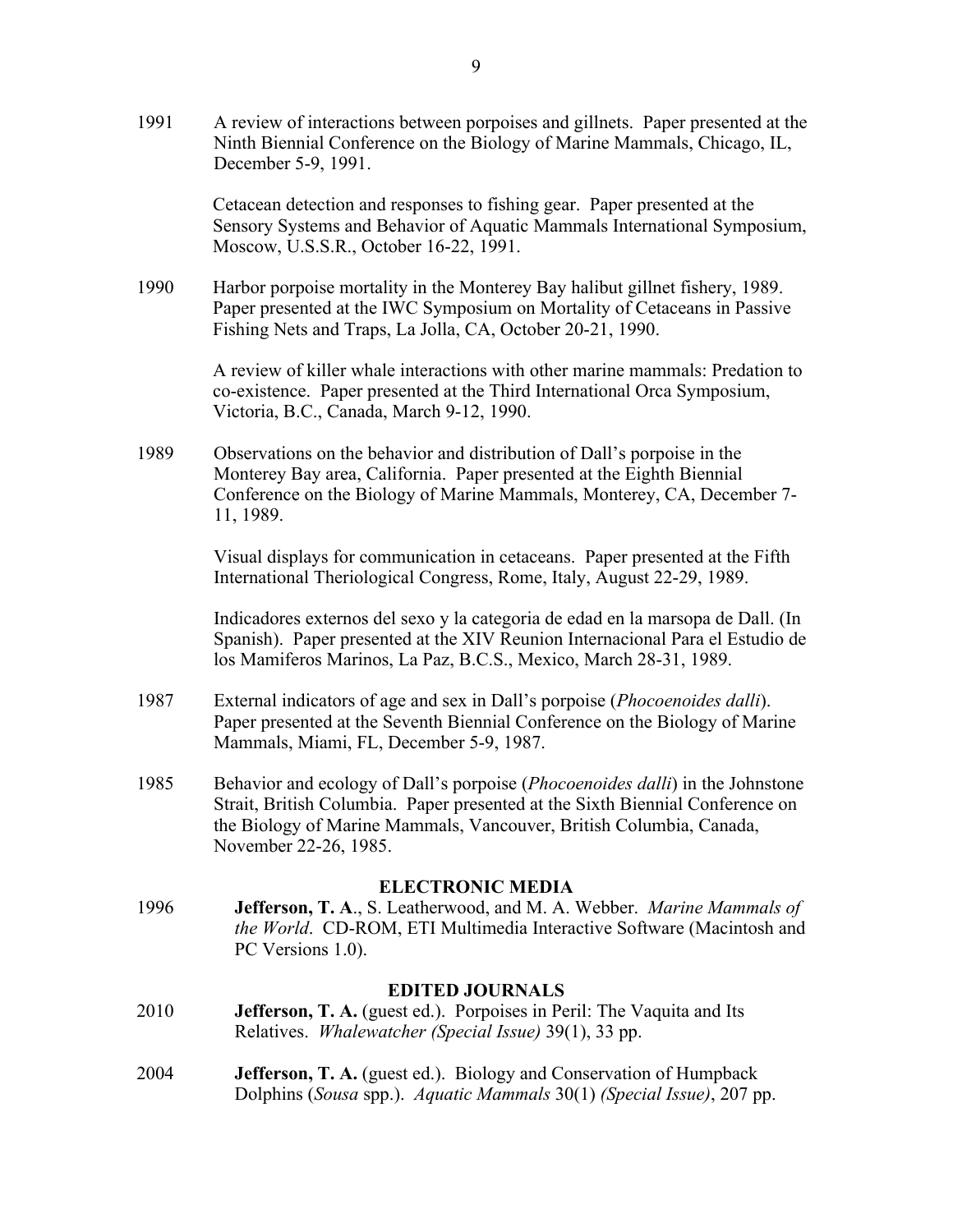| 2002 | Jefferson, T. A. and B. D. Smith (guest eds.). Facultative Freshwater<br>Cetaceans of Asia: Their Ecology and Conservation. Raffles Bulletin of<br>Zoology, Supplement No. 10, 187 pp.                                                                                                                                                   |
|------|------------------------------------------------------------------------------------------------------------------------------------------------------------------------------------------------------------------------------------------------------------------------------------------------------------------------------------------|
| 2011 | <b>POPULAR PUBLICATIONS</b><br>Jefferson, T. A. and C. Kutz. 2011. ¡VIVA VAQUITA! A race against<br>time to save an elusive yet endangered marine mammal. Explorer's<br><i>Journal</i> 89(1):12-13.                                                                                                                                      |
| 2010 | <b>Jefferson, T. A.</b> A focus on the porpoises: They're elusive and threatened.<br>Whalewatcher $39(1)$ :2-3.                                                                                                                                                                                                                          |
|      | <b>Jefferson, T. A.</b> Why we NEED to save the vaquita. <i>Whalewatcher</i><br>$39(1):4-6.$                                                                                                                                                                                                                                             |
| 2004 | Van Waerebeek, K. and T. A. Jefferson. Dolphins under threat:<br>Conservation of humpback dolphins. Species 41:6.                                                                                                                                                                                                                        |
| 2000 | <b>Jefferson, T.</b> Studying cetaceans in Hong Kong - an unlikely place.<br>Whalewatcher (Journal of the American Cetacean Society) 32(1):10-12.                                                                                                                                                                                        |
| 1997 | Jefferson, T. In the pink: studying Hong Kong's humpbacked dolphins.<br>Upwellings $3(1)$ :1,3,6-7.                                                                                                                                                                                                                                      |
| 1996 | Chan, H. and T. Jefferson. Help us save endangered dolphins and porpoises<br>of Asia! Sport Diver Journal 12:71-75.                                                                                                                                                                                                                      |
|      | <b>Jefferson, T.</b> and M. Pong. Where dolphins play. <i>Action Asia</i> 5(3):41-<br>45.                                                                                                                                                                                                                                                |
| 1995 | <b>Jefferson, T.</b> and K. D. Mullin. Flipper, Moby Dick, et al. Texas Parks &<br><i>Wildlife</i> 53(7):22-25.                                                                                                                                                                                                                          |
| 1990 | Jefferson, T. Porpoise in peril: Troubled times for Dall's porpoise.<br><i>Whalewatcher</i> (Journal of the American Cetacean Society) 24(1):13-14.                                                                                                                                                                                      |
|      | Jefferson, T. and S. Leatherwood. Common dolphin Delphinus delphis;<br>Risso's dolphin Grampus griseus; Northern right whale dolphin Lissodelphis<br>borealis; and Southern right whale dolphin Lissodelphis peronii. Pp. 146-<br>147, 164-167 in <i>Whales and Dolphins</i> (A. R. Martin, principal author).<br>Salamander Books, Ltd. |
| 1989 | Silber, G. and <b>T. Jefferson</b> . Recent harbor porpoise mortality in Monterey<br>Bay: The bad news and some good news. Whalewatcher (Journal of the<br>American Cetacean Society) 23(3):6-7.                                                                                                                                         |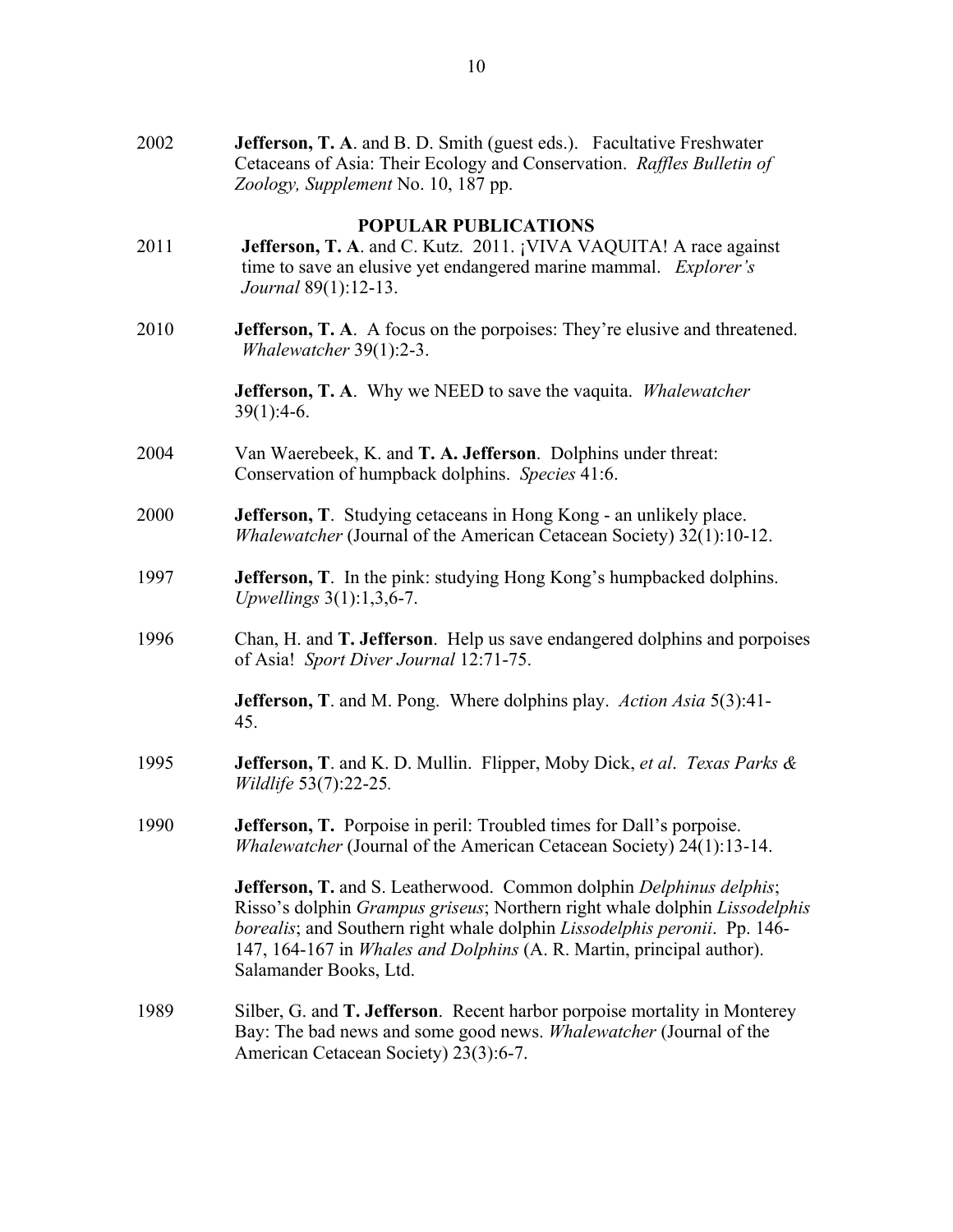- In prep. Jones, J. K., R. W. Manning, and **T. A. Jefferson**. *Illustrated Key to Skulls of Genera of North American Mammals*. To be published by Texas Tech University Press.
- 2016 **Jefferson, T. A.** and B. E. Curry (eds.). *Humpback Dolphins (*Sousa *spp.): Current Status and Conservation, Part 2*. Advances in Marine Biology Vol. 73, Elsevier/Academic Press, 326 pp.
- 2015 **Jefferson, T. A.** and B. E. Curry (eds.). *Humpback Dolphins (*Sousa *spp.): Current Status and Conservation, Part 1*. Advances in Marine Biology Vol. 72, Elsevier/Academic Press, 266 pp.

**Jefferson, T. A**., M. A. Webber, and R. L. Pitman. *Marine Mammals of the World: A Comprehensive Guide to Their Identification*. Second Edition, Academic Press/Elsevier, San Diego, 608 pp.

- 2014 Viada, S. T. and **T. A. Jefferson.** *Marine Mammals and Sea Turtles of the Arabian Gulf: A Guide to Their Identification.* Published by CSA International, Inc. for RasGas Co., Ltd., 50 pp.
- 2008 **Jefferson, T. A**., M. A. Webber, and R. L. Pitman. *Marine Mammals of the World: A Comprehensive Guide to Their Identification*. Academic Press/Elsevier, London, 573 pp.
- 2001 Zhou, K., **T. A. Jefferson**, S. Leatherwood, P. Wang, D. Wang , and L. S. Chou. *Marine Mammals of China: A Field Guide.* Food and Agricultural Organization of the United Nations, Rome, 200 pp. (in Chinese).
- 2000 **Jefferson, T**. *Hong Kong's Dolphins: The Story of Our Indo-Pacific Humpbacked Dolphins*. Published by the Ocean Park Conservation Foundation, Hong Kong, 32 pp.

Würsig, B., **T. A. Jefferson**, and D. J. Schmidly. *The Marine Mammals of the Gulf of Mexico*. Texas A&M University Press, College Station, 232 pp.

1993 **Jefferson, T. A.**, S. Leatherwood, and M. A. Webber. *Marine Mammals of the World. FAO Species Identification Guide.* Food and Agricultural Organization of the United Nations, Rome, Italy, 320 pp.

## **SCIENTIFIC PUBLICATIONS**

2016 Chen, B., X. Xu, **T. A. Jefferson**, P. A. Olson, and G. Yang. Conservation status of Indo-Pacific humpback dolphins (*Sousa chinensis*) in the northern Beibu Gulf, China. Submitted to *Humpback Dolphins (*Sousa *spp.): Current Status and Conservation, Part 2.* Advances in Marine Biology Vol. 73 (T. A. Jefferson and B. E. Curry, eds.). Elsevier/Academic Press, pp. 119-139.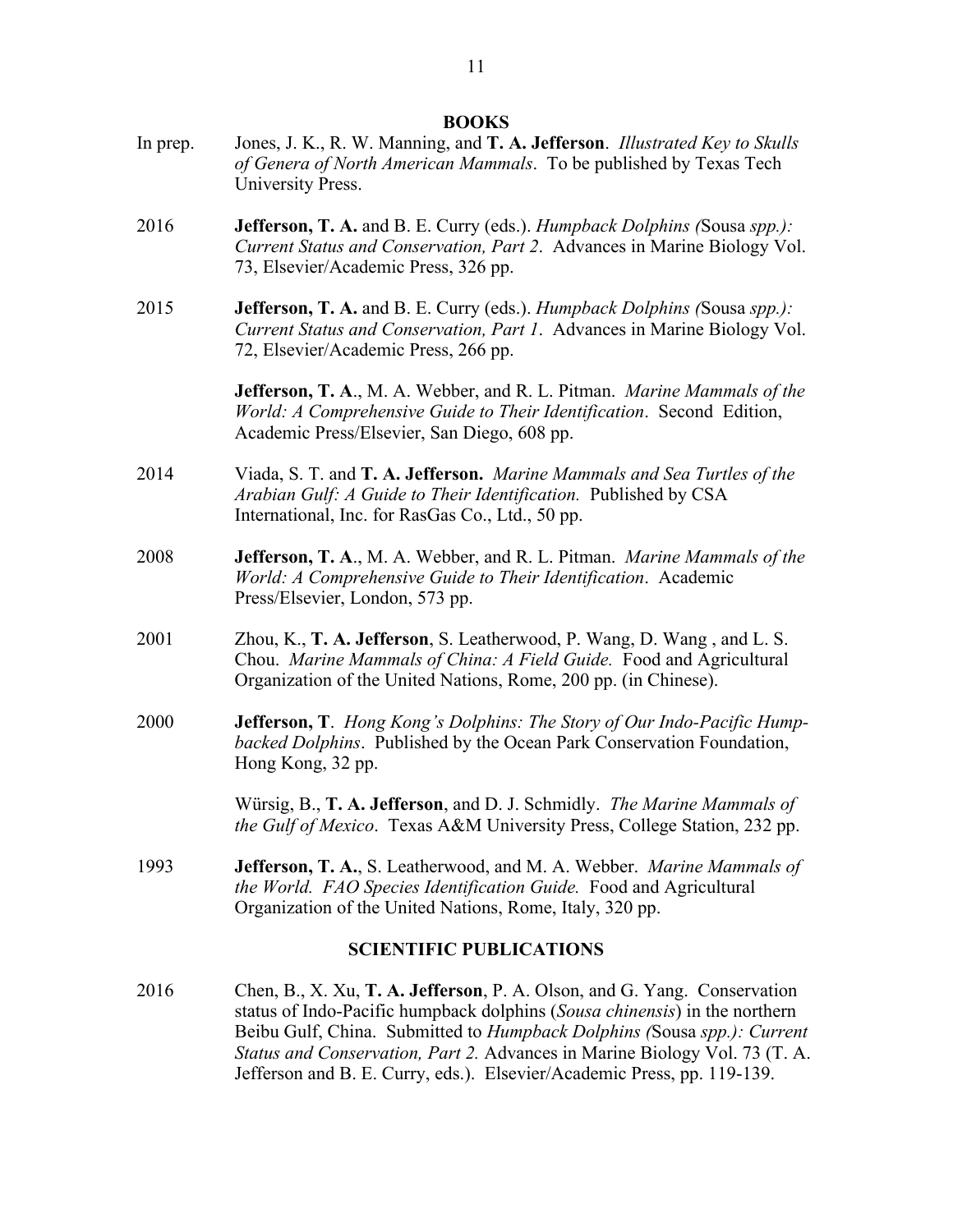**Jefferson, T. A.** and B. D. Smith. Re-assesment of the conservation status of the Indo-Pacific humpback dolphin (*Sousa chinensis)* using the IUCN Red List criteria. In *Humpback Dolphins (*Sousa *spp.): Current Status and Conservation, Part 2.* Advances in Marine Biology Vol. 73 (T. A. Jefferson and B. E. Curry, eds.). Elsevier/Academic Press, pp. 1-26.

2015 **Jefferson, T. A.** A bad precedent: What the loss of the vaquita would mean to marine mammal conservation (Invited Commentary). *Journal of Marine Animals and Their Ecology* 8(1):6-9.

> **Jefferson, T. A**. and B. E. Curry. The humpback dolphins: A brief introduction to the genus *Sousa*. In *Humpback Dolphins (*Sousa *spp.): Current Status and Conservation, Part 1.* Advances in Marine Biology Vol. 72 (T. A. Jefferson and B. E. Curry, eds.). Elsevier/Academic Press, pp. 1- 16.

> **Jefferson, T. A**. and H. R. Rosenbaum. A reply to "Comments on *Sousa* nomenclature: A response to Jefferson and Rosenbaum". *Marine Mammal Science* 31(2):837-838.

**Jefferson, T. A.**, M. A. Smultea, and C. E. Bacon. Southern California Bight marine mammal density and abundance from aerial surveys, 2008- 2013. *Journal of Marine Animals and Their Ecology* 7(2):14-30 (2014).

2014 **Jefferson, T. A.** Taxonomy of dolphins of the subfamily Delphininae (Letter). *Marine Mammal Science* 30(2):835-837.

> **Jefferson, T. A.** Family Phocoenidae (Porpoises). Pp. 528-545 in *Handbook of Mammals of the World, Volume 4: Sea Mammals* (D. E. Wilson and R. A. Mittermeier, eds.). Lynx Edicions.

**Jefferson, T. A**. and H. R. Rosenbaum. Taxonomic revision of the humpback dolphins (*Sousa* spp.), and description of a new species from Australia. *Marine Mammal Science* 30(4):1494–1541.

**Jefferson, T. A**., C. R. Weir, R. C. Anderson, L. T. Ballance, R. D. Kenney, and J. J. Kiszka. Global distribution of Risso's dolphin (*Grampus griseus*): A review and critical evaluation. *Mammal Review* 44(1):56-68.

Nanayakkara, R. P., T. Kusuminda, and **T. A. Jefferson**. Can Indian Ocean humpback dolphins (*Sousa plumbea*) survive in Sri Lanka? Occurrence of a relict population in Puttalam Lagoon. *Aquatic Mammals 40*(4):398-406.

Sekiguchi, K., **T. A. Jefferson**, Y. Iwahara, M. Yoshioka, K. Mori, J. K. B. Ford, Y. Mitani, and U. Gorter. An infrequently-occurring anomalous color pattern on Pacific white-sided dolphins, *Lagenorhynchus obliquidens*. Pp. 183-199 in *Dolphins: Ecology, Behavior and Conservation Strategies* (J. B. Samuels, ed.). Nova Science Publishers.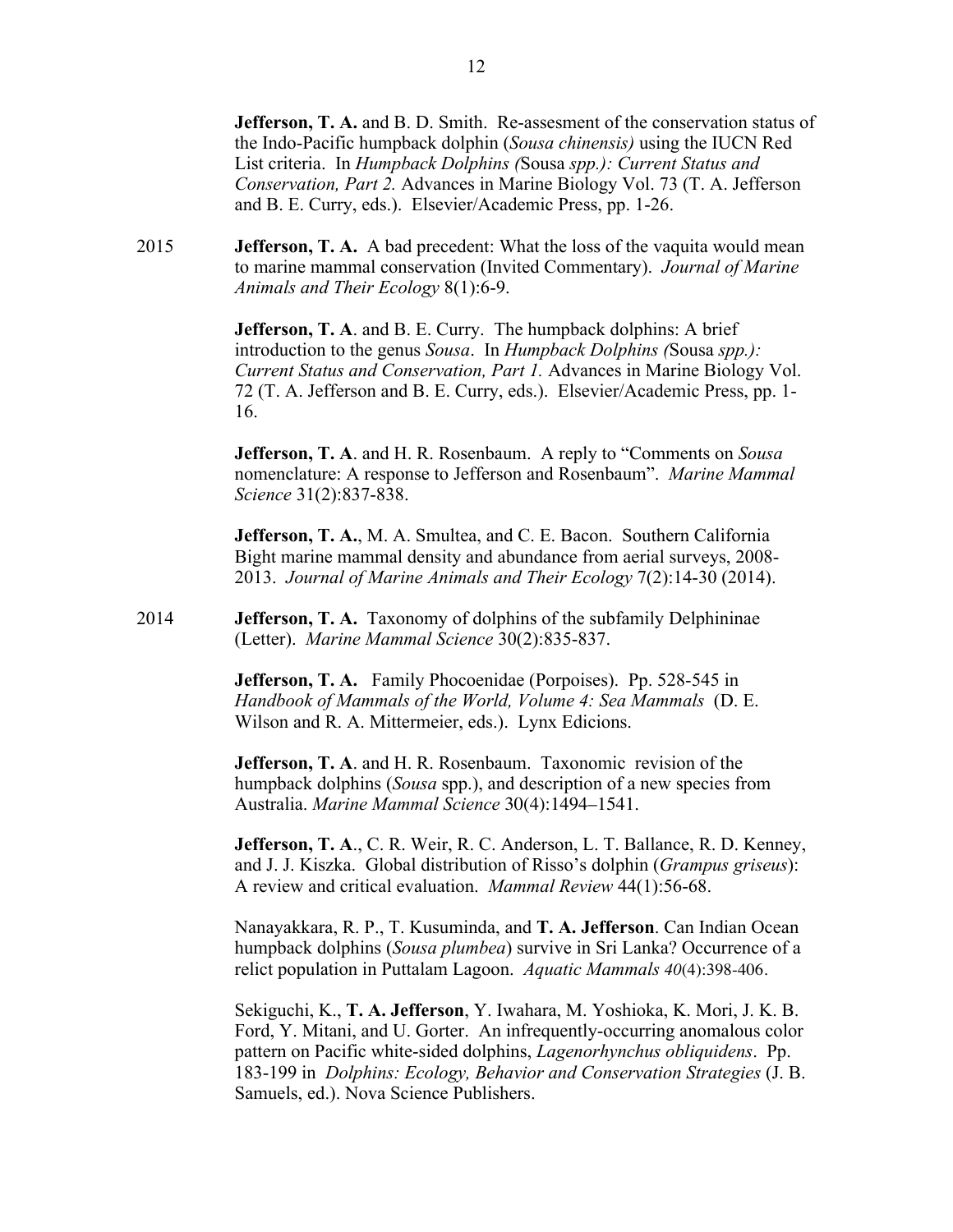Smultea, M. A. and **T. A. Jefferson**. Changes in relative occurrence of cetaceans in the Southern California Bight: A comparison of recent aerial survey results with historical data sources. *Aquatic Mammals* 40(1):32-43.

2013 Beasley, I. L., K. Pollock, **T. A. Jefferson**, P. Arnold, L. Morse, S. Yim, S. L. Kim, and H. Marsh**.** Likely future extirpation of another Asian river dolphin: The critically endangered population of the Irrawaddy dolphin in the Mekong River is small and declining. *Marine Mammal Science* 29(3): E226- 252.

> Mendez, M., **T. A. Jefferson**, S. O. Kolokotronis, M. Krützen, G. J. Parra, T. Collins, G. Minton, R. Baldwin, P. Berggren, A. Sarnblad, O. A. Amir, V. M. Peddemors, L. Karczmarski, A. Guissamula, B. Smith, D. Sutaria, G. Amato, and H. C. Rosenbaum. Integrating multiple lines of evidence to better understand the evolutionary divergence of humpback dolphins along their entire distribution range: a new dolphin species in Australian waters? *Molecular Ecology* 22(23):5936-5948.

> Slooten, E., J. Y. Wang, S. Z. Dungan, K. A. Forney, S. K. Hung, **T. A. Jefferson**, K. N. Riehl, L. Rojas-Bracho, P. S. Ross, A. N. Wee, R. Winkler, S. C. Yang, and A. Chen. Impacts of fisheries on the Critically Endangered humpback dolphin *Sousa chinensis* population in the eastern Taiwan Strait. *Endangered Species Research* 22:99-114.

2012 Cotter, M. P., D. Maldini, and **T. A. Jefferson**. "Porpicide" in California: Killing of harbor porpoises (*Phocoena phocoena*) by coastal bottlenose dolphins (*Tursiops truncatus*). *Marine Mammal Science* 28(1):E1-E15.

> **Jefferson, T. A.**, S. K. Hung, K. Robertson, and F. I. Archer. Life history of the Indo-Pacific humpback dolphin in the Pearl River Estuary, southern China. *Marine Mammal Science* 28(1):84-104.

Smultea, M. A., A. B. Douglas, C. E. Bacon, **T. A. Jefferson**, and L. Mazzuca. Bryde's whale (*Balaenoptera brydei/edeni*) sightings in the Southern California Bight. *Aquatic Mammals* 38(1):92-97.

2011 **Jefferson, T. A.** (editor). Saving the vaquita: Are we doing all we can? Workshop report summary. *Journal of Marine Animals and Their Ecology*  $4(2):29-36.$ 

> **Jefferson, T. A.** and J. Y. Wang. Revision of the taxonomy of the finless porpoises (genus *Neophocaena*): The existence of two species. *Journal of Marine Animals and Their Ecology* 4(1):3-16.

Ross, P. S., J. Barlow, **T. A. Jefferson**, B. E. Hickie, T. Lee, C. MacFarquar, E. C. Parsons, K. Riehl, N. A. Rose, E. Slooten, C. Y. Tsai, J. Y. Wang, A. J.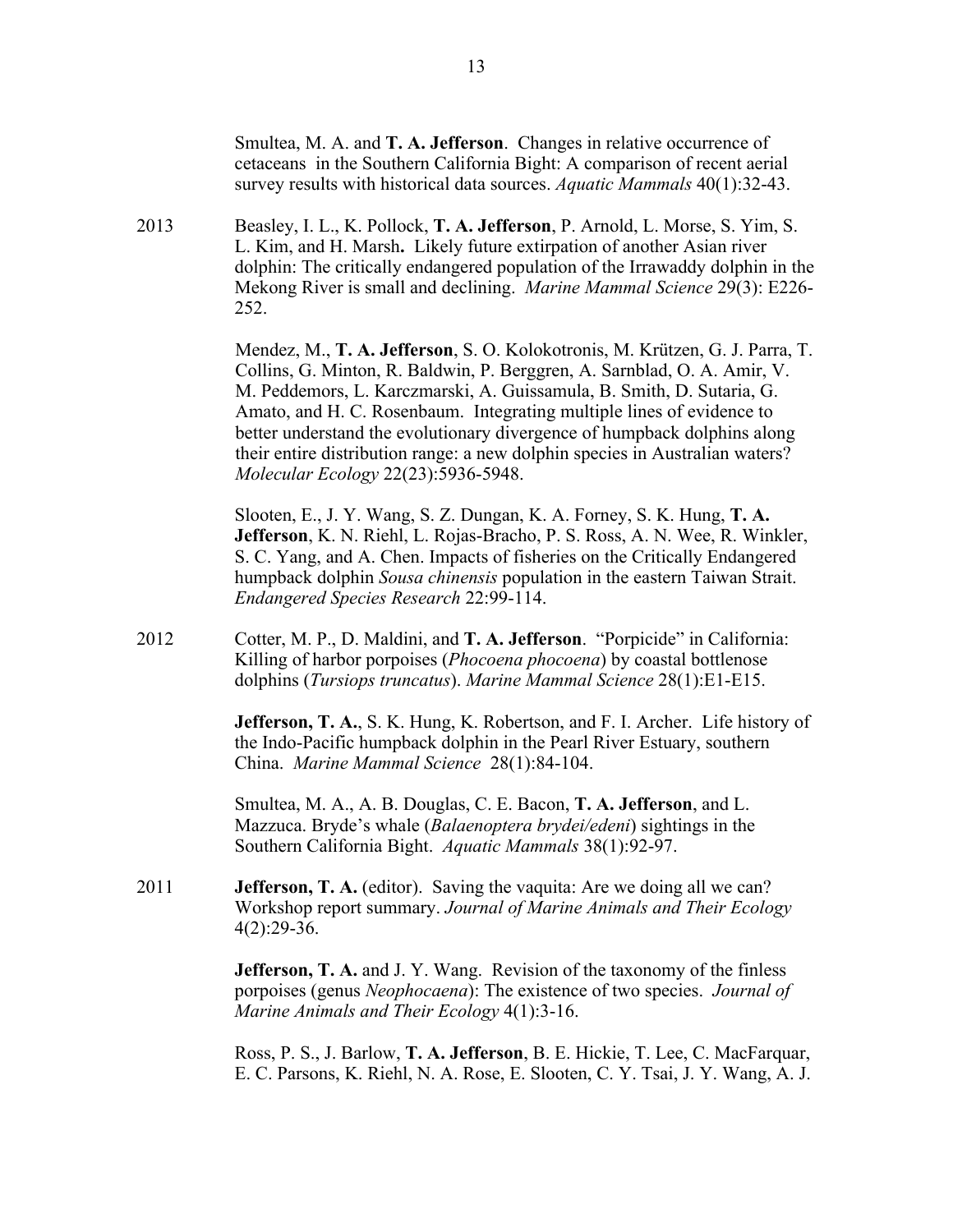|      | Wright, and S. C. Yang. Ten guiding principles for the delineation of<br>priority habitat for endangered small cetaceans. Marine Policy 35:483-488.                                                                                                                                                                                                             |
|------|-----------------------------------------------------------------------------------------------------------------------------------------------------------------------------------------------------------------------------------------------------------------------------------------------------------------------------------------------------------------|
|      | Weir, C. R., K. Van Waerebeek, T. A. Jefferson, and T. Collins. West<br>Africa's Atlantic humpback dolphin (Sousa teuszii): Endemic, enigmatic, and<br>soon endangered? African Zoology 46(1):1-17.                                                                                                                                                             |
|      | Whitt, A., T. A. Jefferson, M. Blanco, D. Fertl, and D. Rees. An annotated<br>checklist of the marine mammals of Cuba. Latin American Journal of<br>Aquatic Mammals 9(2):65-122.                                                                                                                                                                                |
| 2010 | Chen, T., S. K. Hung, Y. Qiu, X. Jia, and T. A. Jefferson. Distribution,<br>abundance, and individual movements of Indo-Pacific humpback dolphins<br>(Sousa chinensis) in the Pearl River Estuary, China. Mammalia 74:117-125.                                                                                                                                  |
|      | Ross, P. S., S. Dungan, S. K. Hung, T. A. Jefferson, C. MacFarquar, W. F.<br>Perrin, K. Riehl, L. Slooten, J. Y. Wang, B. White, B. Würsig, S. Yang, and<br>R. R. Reeves. Averting the baiji syndrome: Conserving habitat for Critically<br>Endangered dolphins in eastern Taiwan Strait. Aquatic Conservation:<br>Marine and Freshwater Ecosystems 20:685-694. |
|      | Smultea, M. A., T. A. Jefferson, and A. M. Zoidis. Rare sightings of a<br>Bryde's whale (Balaenoptera edeni) and sei whales (B. borealis) (Cetacea:<br>Balaenopteridae) northeast of O'ahu, Hawai'i. Pacific Science 64:449-457.                                                                                                                                |
| 2009 | Beasley, I., H. Marsh, T. A. Jefferson, and P. Arnold. Conserving dolphins<br>in the Mekong River: The complex challenge of competing interests. Pp.<br>363-387 in The Mekong: Biophysical Environment of an International River<br>Basin (I. C. Campbell, ed.). Elsevier Press, London.                                                                        |
|      | Jefferson, T. A. Clymene dolphin (Stenella clymene). Pp. 241-243 in<br>Encyclopedia of Marine Mammals (Second Edition) (W. F. Perrin, B.<br>Würsig, and J. G. M. Thewissen, eds.). Academic Press, San Diego.                                                                                                                                                   |
|      |                                                                                                                                                                                                                                                                                                                                                                 |

**Jefferson, T. A.** Dall's porpoise (*Phocoenoides dalli*). Pp. 296-298 in *Encyclopedia of Marine Mammals (Second Edition)* (W. F. Perrin, B. Würsig, and J. G. M. Thewissen, eds.). Academic Press, San Diego.

**Jefferson, T. A.** Rough-toothed dolphin (*Steno bredanensis*). Pp. 990-992 in *Encyclopedia of Marine Mammals (Second Edition)* (W. F. Perrin, B. Würsig, and J. G. M. Thewissen, eds.). Academic Press, San Diego.

**Jefferson, T. A., S. K. Hung, and B. Würsig. Protecting small cetaceans** from coastal development: Impact assessment and mitigation experience in Hong Kong. *Marine Policy* 33:305-311.

**Jefferson, T. A.**, P. A. Olson, T. R. Kieckhefer, and L. Rojas-Bracho. Photo-identification of the vaquita (*Phocoena sinus*): The World's most endangered cetacean. *Latin American Journal of Aquatic Mammals* 7:53-56.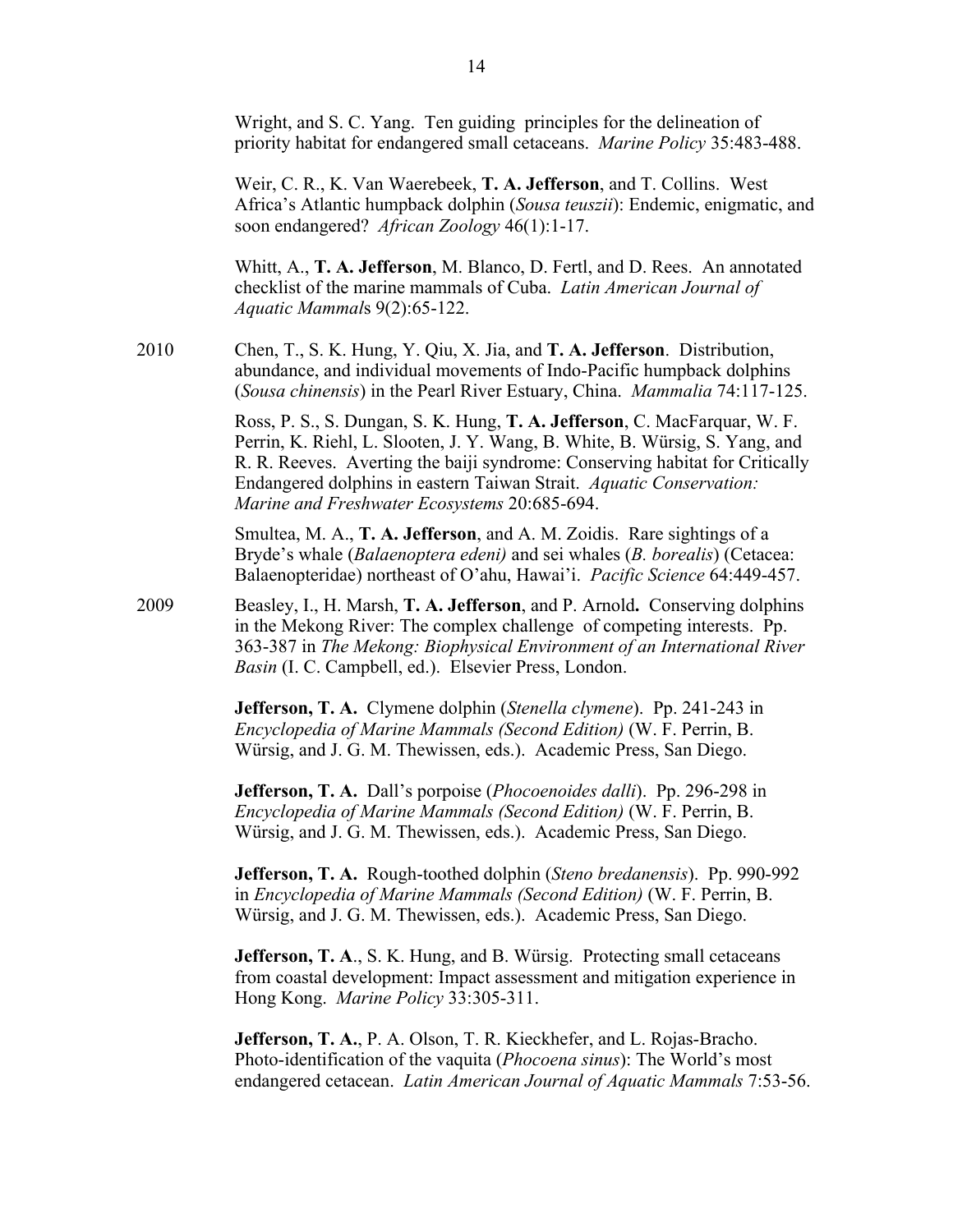**Jefferson, T. A**., D. Fertl, J. Bolanos-Jiminez, and A. N. Zerbini. Distribution of common dolphins (*Delphinus* spp*.*) in the western Atlantic Ocean: A critical re-examination. *Marine Biology* 156:1109-1124. 2008 **Jefferson, T. A**. and S. K. Hung. Effects of biopsy sampling on Indo-Pacific humpback dolphins (*Sousa chinensis*) in a polluted coastal environment. *Aquatic Mammals* 34:310-316. Schipper, J. and many authors (including **T. A. Jefferson**). The status of the World's land and marine mammals: Diversity, threat, and knowledge. *Science* 322:225-230. Wang, J. Y., S. K. Hung, S. C. Yang, **T. A. Jefferson**, and E. R. Secchi. Population differences in the pigmentation of Indo-Pacific humpback dolphins, *Sousa chinensis*, in Chinese waters. *Mammalia* 72:302-308. 2007 Hung, C. L., R. K. Lau, J. C. Lam, **T. A. Jefferson**, S. K. Hung, M. H. W. Lam, and P. K. S. Lam. Risk assessment of trace elements in the stomach contents of Indo-Pacific humpback dolphins and finless porpoises in Hong Kong. *Chemosphere* 66:1175-1182. Isobe, T., K. Ramu, N. Kajiwara, S. Takahashi, P. K. S. Lam, **T. A. Jefferson**, K. Zhou, and S. Tanabe. Isomer specific determination of hexabromocyclododecanes (HBCDs) in small cetaceans from the South China Sea – Levels and temporal variation. *Marine Pollution Bulletin* 54:1139-1145. **Jefferson, T. A.** and S. K. Hung. An updated, annotated checklist of the marine mammals of Hong Kong. *Mammalia* 71(3):105-114. Matsudaira, C., S. Takahashi, Y. Taki, M. Yoshioka, **T. A. Jefferson**, and S. Tanabe. 2007. Contamination of organotin compounds in finless porpoise (*Neophocaena phocaenoides*) stranded along coastal waters of Japan and Hong Kong. Pp. 183-186 in Chemical Pollution and Environmental Changes (S. Tanabe, H. Takeoda, T. Isobe, and Y. Nishibe, eds.). Universal Academy Press, Tokyo, Japan. Wang, J. Y., S. C. Yang, S. K. Hung, and **T. A. Jefferson**. Distribution, abundance and conservation status of the eastern Taiwan Strait population of Indo-Pacific humpback dolphins, *Sousa chinensis*. *Mammalia* 71:157-165. 2006 Hung, C. L. H., Y. Xu, J. C. W. Lam, **T. A. Jefferson**, S. K. Hung, L. W. Y. Yeung, M. H. W. Lam, D. K. O'Toole, and P. K. S. Lam. An assessment of the risks associated with polychlorinated biphenyls found in the stomach contents of stranded Indo-Pacific humpback dolphins (*Sousa chinensis*) and finless porpoises (*Neophocaena phocaenoides*) from Hong Kong waters. *Chemosphere* 63:845-852.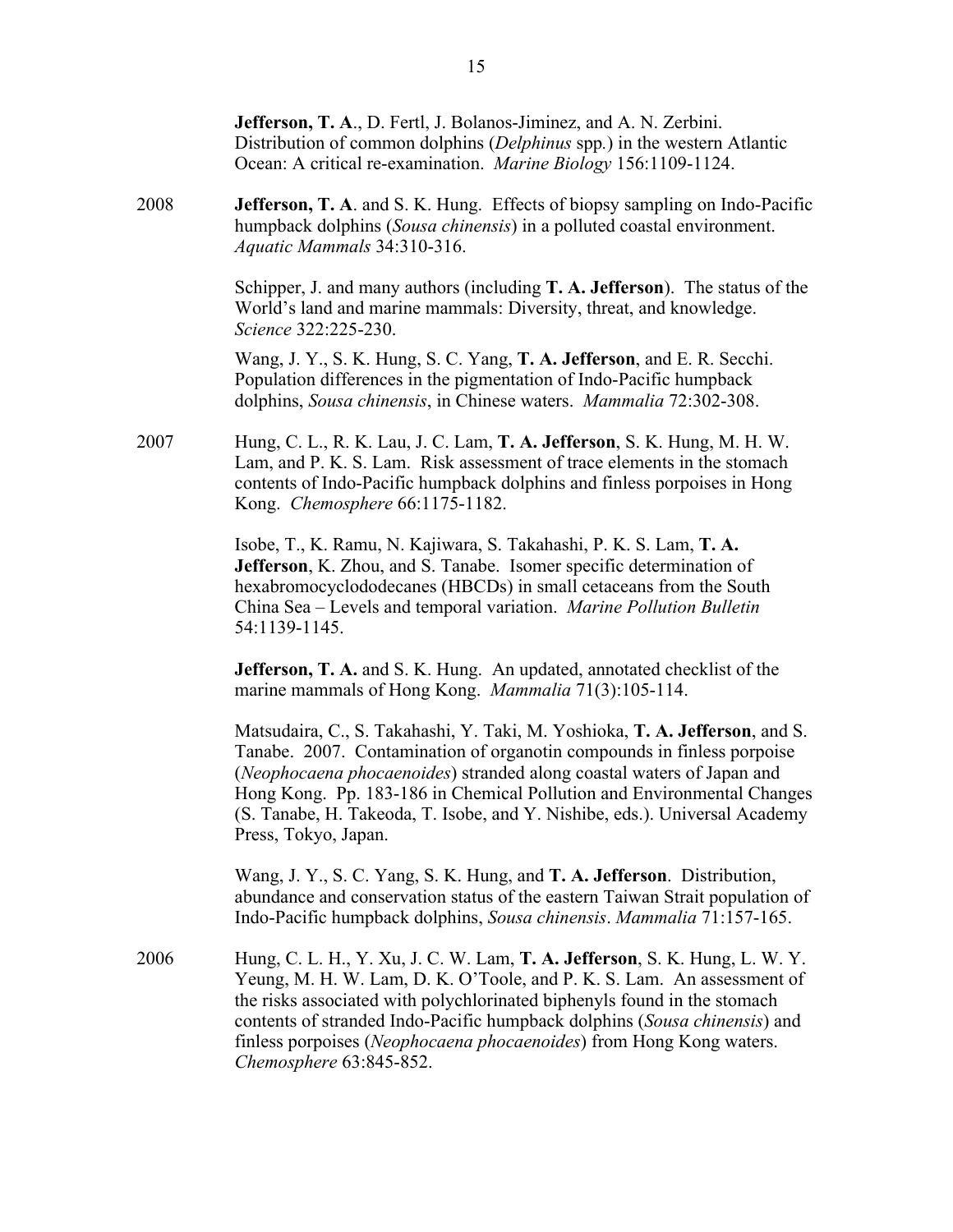**Jefferson, T. A., S. K. Hung, and P. K. S. Lam. Strandings, mortality, and** morbidity of Indo-Pacific humpback dolphins in Hong Kong, with emphasis on the role of organochlorine contaminants. *Journal of Cetacean Research and Management* 8(2):181-193.

**Jefferson, T. A., D. Fertl, M. Michael, and T. D. Fagin. An unusual** encounter with a mixed school of melon-headed whales *(Peponocephala electra*) and rough-toothed dolphins (*Steno bredanensis*) at Rota, Northern Mariana Islands. *Micronesica*. 38(2):239-244.

Kajiwara, N., S. Kamikawa, K. Ramu, D. Ueno, T. K. Yamada, A. Subramanian, P. K. S. Lam, **T. A. Jefferson**, M. Prudente, K. H. Chung, and S. Tanabe. Geographical distribution of polybrominated diphenyl ethers (PBDEs) and organochlorines in small cetaceans from Asian waters. *Chemosphere* 64:287-295.

Ramu, K., N. Kajiwara, P. K. S. Lam, **T. A. Jefferson**, K. Zhou, and S. Tanabe. Temporal variation and biomagnification of organohalogen compounds in finless porpoises (*Neophocaena phocaenoides*) from the South China Sea. *Environmental Pollution* 144(2):516-523.

2005 Leung, C. C. M., **T. A. Jefferson**, S. K. Hung, G. J. Zheng, L. W. Y. Yeung, B. J. Richardson, and P. K. S. Lam. 2005. Petroleum hydrocarbons, polycyclic aromatic hydrocarbons, organochlorine pesticides and polychlorinated biphenyls in tissues of Indo-Pacific humpback dolphin from south China waters. *Marine Pollution Bulletin* 50:1713-1744.

> Perrin, W. F., R. R. Reeves, M. L. L. Dolar, **T. A. Jefferson**, H. Marsh, J. Y. Wang, and J. Estacion (eds.). Report of the Second Workshop on the Biology and Conservation of Small Cetaceans and Dugongs of South-East Asia. Convention on Migratory Species Technical Series Publication No. 9, 161 pp.

Ramu, K., N. Kajiwara, S. Tanabe, P. K. S. Lam, and **T. A. Jefferson**. Polybrominated diphenyl ethers (PBDEs) and organochlorines in small cetaceans from Hong Kong waters: Levels, profiles and distribution. *Marine Pollution Bulletin* 51(8-12):669-676.

2004 Barros, N.B., **T. A. Jefferson**, and E. C. M. Parsons. Feeding habits of Indo-Pacific humpback dolphins (*Sousa chinensis*) stranded in Hong Kong. *Aquatic Mammals (Special Issue)* 30: 179-188.

> Goold, J. C. and **T. A. Jefferson**. A note on clicks recorded from freeranging Indo-Pacific humpback dolphins, *Sousa chinensis*. *Aquatic Mammals (Special Issue)* 30: 175-178.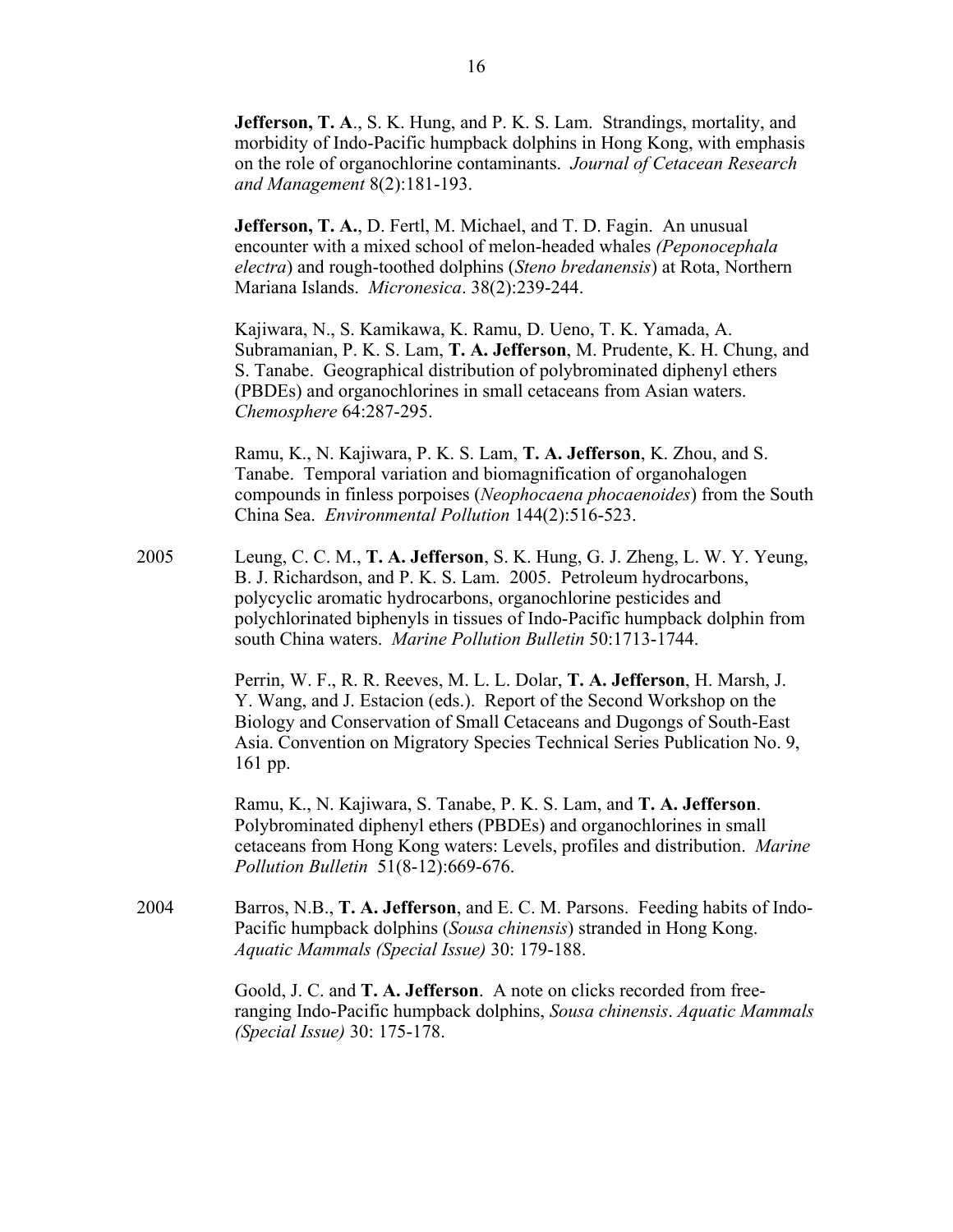Hung, S. K. and **T. A. Jefferson**. Ranging patterns of Indo-Pacific humpback dolphins (*Sousa chinensis*) in the Pearl River Estuary, People's Republic of China. *Aquatic Mammals (Special Issue)* 30: 159-174.

**Jefferson, T. A.** and S. K. Hung. A review of the status of the Indo-Pacific humpback dolphin in Chinese waters. *Aquatic Mammals (Special Issue)* 30: 149-158.

**Jefferson, T. A**. and S. K. Hung. Neophocaena phocaenoides. *Mammalian Species* 746:1-12.

**Jefferson, T. A**. and K. Van Waerebeek. Geographic variation in skull morphology of humpback dolphins (*Sousa* spp*.*). *Aquatic Mammals (Special Issue)* 30: 3-17.

Sutaria, D. and **T. A. Jefferson**. Records of Indo-Pacific humpback dolphins (*Sousa chinensis*, Osbeck, 1765) along the coasts of India and Sri Lanka: An overview. *Aquatic Mammals (Special Issue)* 30: 125-136.

2003 Fertl, D., **T. A. Jefferson**, I. B. Moreno, A. N. Zerbini, and K. D. Mullin. Distribution of the Clymene dolphin *Stenella clymene*. *Mammal Review* 33:253-271.

> **Jefferson, T. A**. and B. E. Curry. Stenella clymene. *Mammalian Species* 726:1-5.

Smith, B. D., G. Braulik, **T. A. Jefferson**, B. D. Chung, C. T. Vinh, D. V. Du, B. V. Hanh, P. D. Trong, D. T. Ho, and V. V. Quang. Notes on two cetacean surveys in the Gulf of Tonkin, Vietnam. *Raffles Bulletin of Zoology* 51:165-171.

2002 Barros, N. B., **T. A. Jefferson**, and E. C. M. Parsons. Food habits of finless porpoises (*Neophocaena phocaendoides*) in Hong Kong waters. *Raffles Bulletin of Zoology (Supplement)* 10:115-123.

> Beasley, I. and **T. A. Jefferson**. Surface and dive times of finless porpoises in Hong Kong's coastal waters. *Raffles Bulletin of Zoology (Supplement)* 10:125-129.

Goold, J. C. and **T. A. Jefferson**. Acoustic signals from free-ranging finless porpoises (*Neophocaena phocaenoides*) in the waters around Hong Kong. *Raffles Bulletin of Zoology (Supplement)* 10:131-139.

**Jefferson, T. A.** Clymene dolphin (*Stenella clymene*). Pp. 234-236 in *Encyclopedia of Marine Mammals* (W. F. Perrin, B. Würsig, and J. G. M. Thewissen, eds.). Academic Press, San Diego.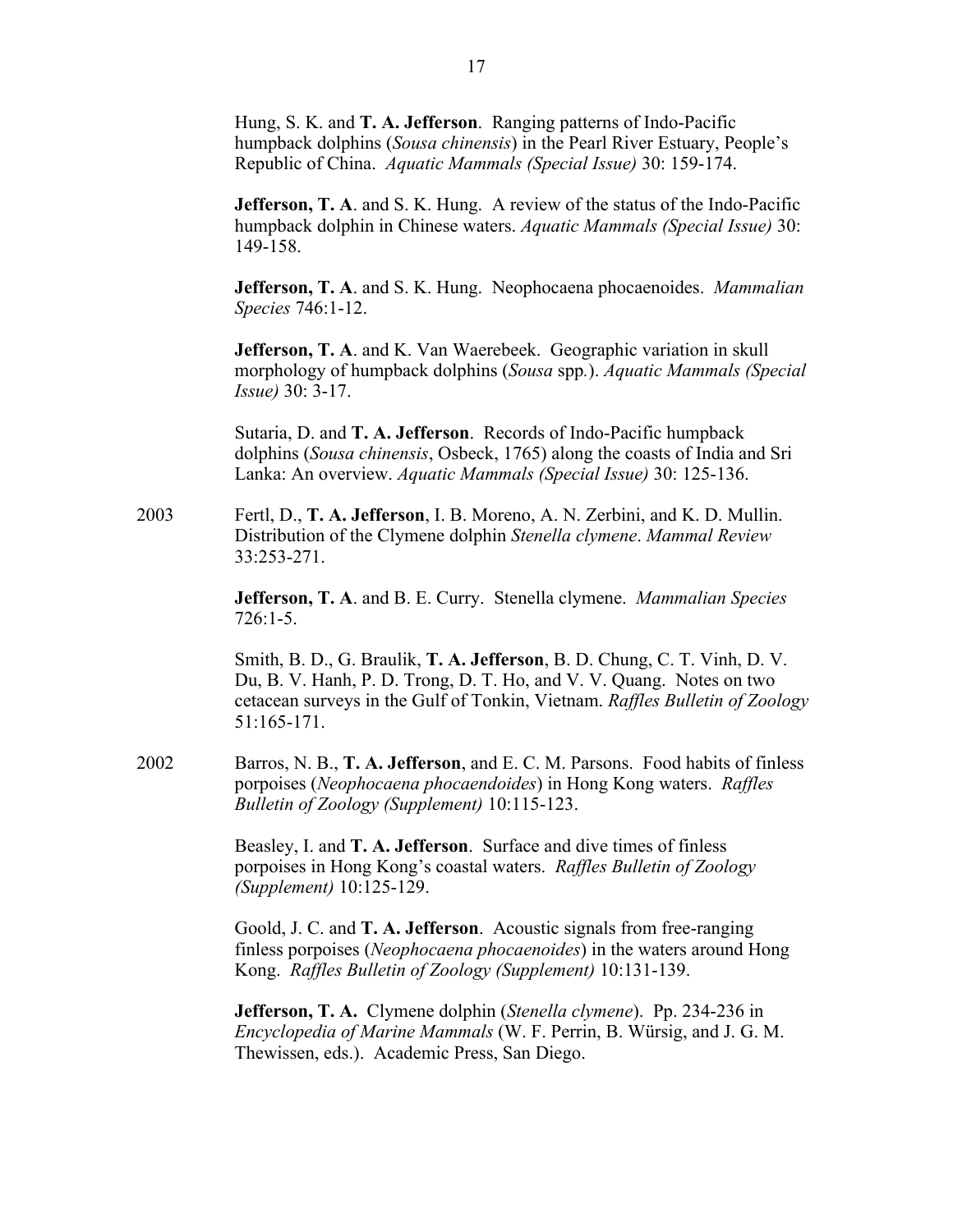**Jefferson, T. A.** Dall's porpoise (*Phocoenoides dalli*). Pp. 308-310 in *Encyclopedia of Marine Mammals* (W. F. Perrin, B. Würsig, and J. G. M. Thewissen, eds.). Academic Press, San Diego.

**Jefferson, T. A.** Rough-toothed dolphin (*Steno bredanensis*). Pp. 1055- 1059 in *Encyclopedia of Marine Mammals* (W. F. Perrin, B. Würsig, and J. G. M. Thewissen, eds.). Academic Press, San Diego.

**Jefferson, T. A**. Preliminary analysis of geographic variation in cranial morphometrics of the finless porpoise (*Neophocaena phocaenoides*). *Raffles Bulletin of Zoology (Supplement)* 10:3-14.

**Jefferson, T. A**. and K. Van Waerebeek. The taxonomic status of the nominal dolphin species *Delphinus tropicalis* Van Bree, 1971. *Marine Mammal Science* 18(4):787-818.

**Jefferson, T. A**., B. E. Curry, and R. Kinoshita. Mortality and morbidity of Hong Kong finless porpoises, with special emphasis on the role of environmental contaminants. *Raffles Bulletin of Zoology (Supplement)*  10:161-171.

**Jefferson, T. A**., K. M. Robertson, and J. Y. Wang. Growth and reproduction of the finless porpoise in southern China. *Raffles Bulletin of Zoology (Supplement)* 10:105-113.

**Jefferson, T. A.**, S. K. Hung, L. Law, M. Torey, and N. Tregenza. Distribution and abundance of finless porpoises in Hong Kong and adjacent waters of China. *Raffles Bulletin of Zoology (Supplement)* 10:43-55.

Smith, B. D. and **T. A. Jefferson**. Status and conservation of facultative freshwater cetaceans of Asia. *Raffles Bulletin of Zoology (Supplement)*  10:173-187.

2001 **Jefferson, T. A**. and L. Karczmarski. Sousa chinensis. *Mammalian Species* 655:1-9.

> Parsons, E. C. M., R. M. Overstreet, and **T. A. Jefferson**. Parasites from Indo-Pacific hump-backed dolphins (*Sousa chinensis*) and finless porpoises (*Neophocaena phocaenoides*) stranded in Hong Kong. *Veterinary Record* 148:776-780.

2000 Barros, N. B., E. C. M. Parsons, and **T. A. Jefferson**. Prey of offshore bottlenose dolphins from the South China Sea. *Aquatic Mammals* 26(1): 2-6.

> Huang, Z., W. Liu, C. Zheng, C. Li, J. Wang, and **T. A. Jefferson**. 2000. Finless porpoises (*Neophocaena phocaenoides*) in the southern coastal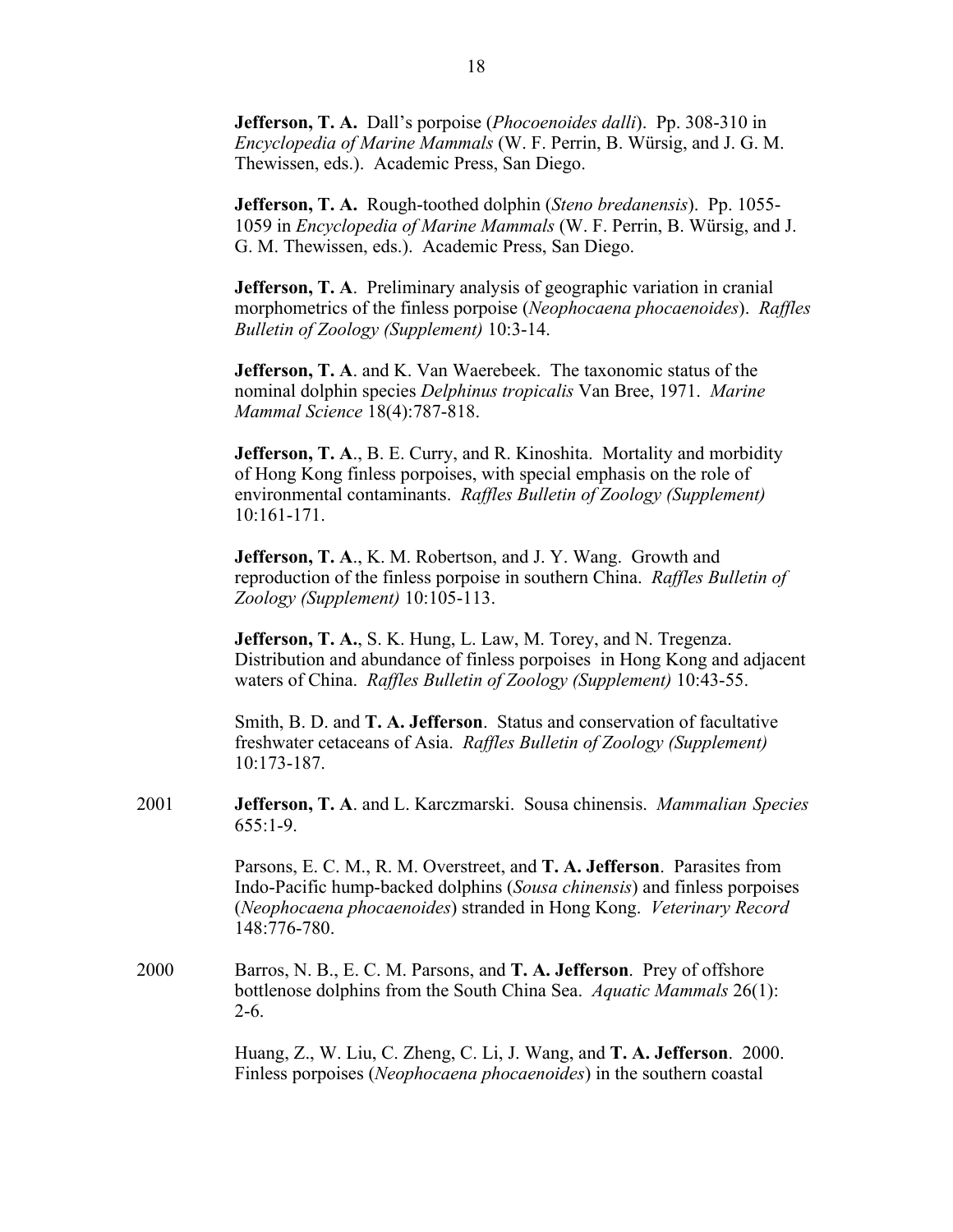waters of Fujian, China. *Acta Oceanologica Sinica* 22(5):101-105 (in Chinese with English summary).

**Jefferson, T. A**. Population biology of the Indo-Pacific hump-backed dolphin in Hong Kong waters. *Wildlife Monographs* 144, 65 pp.

Minh, T. B., H. Nakata, M. Watanabe, S. Tanabe, N. Miyazaki, **T. A. Jefferson**, M. Prudente, and A. Subramanian. Isomer-specific accumulation and toxic assessment of polychlorinated biphenyls, including coplanar congeners, in cetaceans from the North Pacific and Asian coastal waters. *Archives of Environmental Contamination and Toxicology* 39:398-410.

Minh, T. B., M. Watanabe, S. Tanabe, N. Miyazaki, **T. A. Jefferson**, M. Prudente, A. Subramanian, and S. Karuppiah. Widespread contamination by *tris*(4-chlorophenyl)methane and *tris*(4-chlorophenyl)methanol in cetaceans from the North Pacific and Asian coastal waters. *Environmental Pollution* 110:459-468.

Minh, T. B., M. S. Prudente, M. Watanabe, S. Tanabe, H. Nakata, N. Miyazaki, **T. A. Jefferson** and A. Subramanian. Recent contamination of persistent chlorinated endocrine disrupters in cetaceans from the North Pacific and Asian coastal waters. *Water Science and Technology* 42: 231-240.

Parsons, E. C. M. and **T. A. Jefferson**. Post-mortem investigations on stranded dolphins and porpoises from Hong Kong waters. *Journal of Wildlife Diseases* 36(2):342-356.

Reeves, R. R., **T. A. Jefferson**, T. Kasuya, B. D. Smith, D. Wang, P. Wang, R. S. Wells, B. Würsig, and K. Zhou. Report of the Workshop to Develop a Conservation Action Plan for the Yangtze River Finless Porpoise, Ocean Park, Hong Kong, 16-18 September 1997. Pp. 67-80 in *Biology and Conservation of Freshwater Cetaceans in Asia* (R. R. Reeves, B. D. Smith, and T. Kasuya, eds.). IUCN/SSC Occasional Papers No. 23, 152 pp.

Würsig, B., C. R. Greene Jr., and **T. A. Jefferson**. Development of an air bubble curtain to reduce underwater noise of percussive piling. *Marine Environmental Research* 49:79-93.

1999 Houck, W. J. and **T. A. Jefferson**. Dall's porpoise *Phocoenoides dalli* (True, 1885). Pp. 443-472 in *Handbook of Marine Mammals, Volume 6: The Second Book of Dolphins and the Porpoises* (S. H. Ridgway and R. Harrison, eds). Academic Press.

> **Jefferson, T. A.** and G. T. Braulik. Preliminary report on the ecology of the finless porpoise in Hong Kong waters. *IBI Reports* 9:41-54.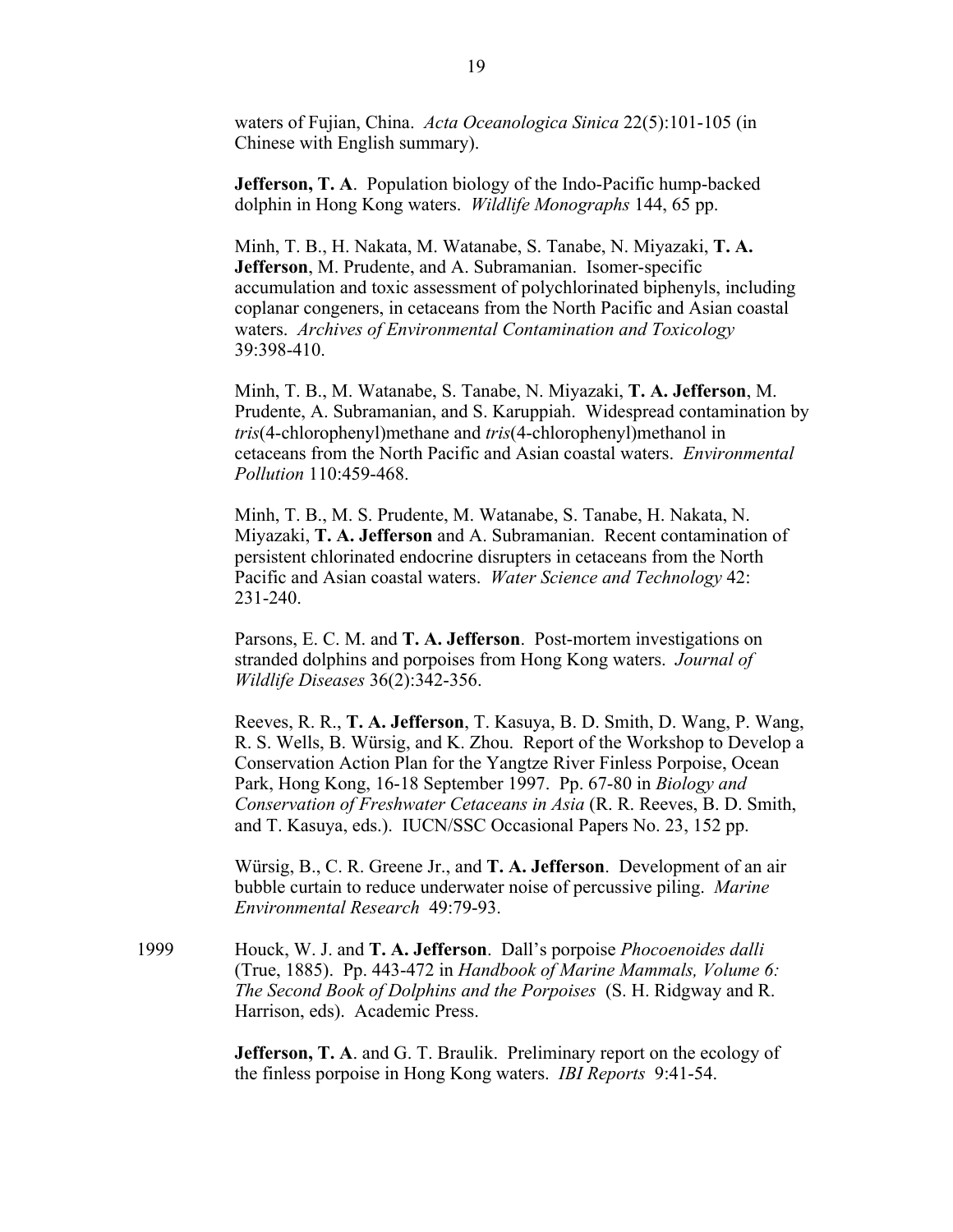**Jefferson, T. A.** and R. R. Reeves. Ocean Park Conservation Foundation. Action Plan: 1998-2002. Published by the Ocean Park Conservation Foundation, 42 pp.

Liu, W., Z. Huang, and **T. A. Jefferson**. Chinese white dolphin (*Sousa chinensis*) in Xiamen Harbour: II. Skulls, ear bones and lingual bones. *Journal of Oceanography in Taiwan Strait* 18:205-209 (in Chinese, with English summary).

Liu, W., Z. Huang, and **T. A. Jefferson**. Chinese white dolphin (*Sousa chinensis*) in Xiamen Harbour: III. Tooth and age. *Journal of Oceanography in Taiwan Strait* 18:210-214 (in Chinese, with English summary).

Liu, W., Z. Huang, and **T. A. Jefferson**. Chinese white dolphin (*Sousa chinensis*) in Xiamen Harbour: IV. Vertebrae, rib, sternum, scapula and fin bones. *Journal of Oceanography in Taiwan Strait* 18:382-388 (in Chinese, with English summary).

Minh, T. B., M. Watanabe, H. Nakata, S. Tanabe, and **T. A. Jefferson**. Contamination by persistent organochlorines in small cetaceans from Hong Kong coastal waters. *Marine Pollution Bulletin* 39:383-392.

- 1998 Würsig, B., S. K. Lynn, **T. A. Jefferson**, and K. D. Mullin. Behavior of cetaceans in the northern Gulf of Mexico relative to survey ships and aircraft. *Aquatic Mammals* 24(1):41-50.
- 1997 Aragones, L. V., **T. A. Jefferson**, and H. Marsh. Marine mammal survey techniques applicable in developing countries. *Asian Marine Biology*  14:15-39.

Beasley, I. and **T. A. Jefferson**. Marine mammals of Borneo: a preliminary checklist. *Sarawak Musuem Journal* 51:193-210.

**Jefferson. T. A.** and N. B. Barros. Peponocephala electra. *Mammalian Species* 553:1-6.

**Jefferson, T. A.** and G. D. Baumgardner. Osteological specimens of marine mammals (Cetacea and Sirenia) from the western Gulf of Mexico. *Texas Journal of Science* 49(2):97-108.

**Jefferson, T. A**. and S. Leatherwood. Distribution and abundance of Indo-Pacific hump-backed dolphins (*Sousa chinensis* Osbeck, 1765) in Hong Kong waters. *Asian Marine Biology* 14:93-110.

**Jefferson, T. A.** and A. J. Schiro. Distribution of cetaceans in the offshore Gulf of Mexico. *Mammal Review* 27(1):27-50.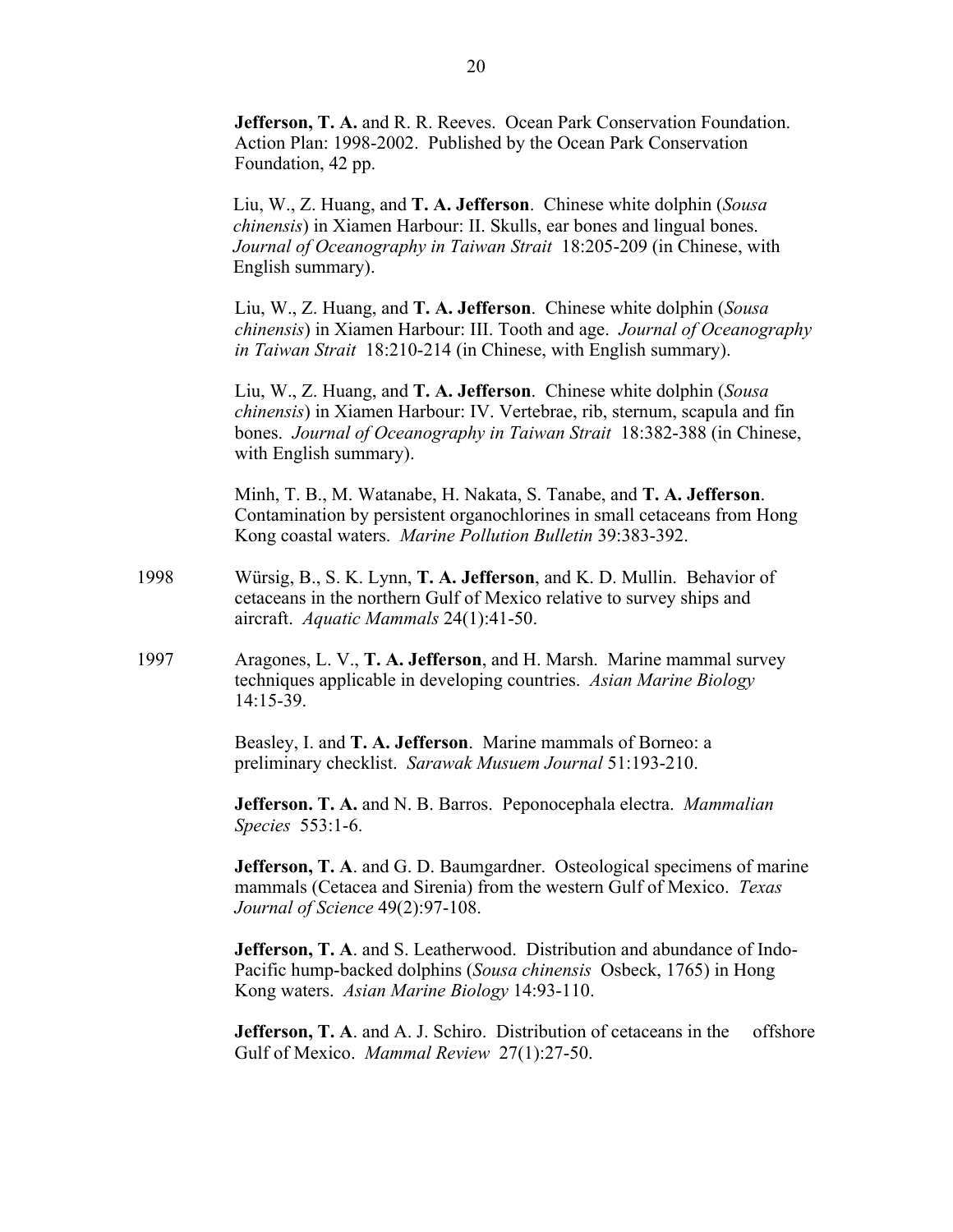**Jefferson, T. A., B. E. Curry, S. Leatherwood, and J. A. Powell. Dolphins** and porpoises of West Africa: a review of records (Cetacea: Delphinidae, Phocoenidae). *Mammalia* 61(1):87-108.

**Jefferson, T. A.**, R. L. Pitman, S. Leatherwood, and M. L. L. Dolar. Developmental and sexual variation in the external appearance of Fraser's dolphins (*Lagenodelphis hosei*). *Aquatic Mammals* 23(3)145-153.

Leatherwood, S. and **T. A. Jefferson**. Dolphins and development in Hong Kong: a case study in conflict. *IBI Reports* 7:57-69.

Smith, B. D., **T. A. Jefferson**, S. Leatherwood, D. T. Ho, C. V. Thuoc, L. H. Quang. Investigation of marine mammals in Vietnam. *Asian Marine Biology* 14:145-172.

1996 **Jefferson, T. A**. Morphology of the Clymene dolphin (*Stenella clymene*) in the northern Gulf of Mexico. *Aquatic Mammals* 22(1):35-43.

> **Jefferson, T. A.** Estimates of abundance of cetaceans in offshore waters of the northwestern Gulf of Mexico, 1992-1993. *Southwestern Naturalist* 41(3):279-287.

**Jefferson, T. A**. and B. E. Curry. Acoustic methods of reducing or eliminating marine mammal-fishery interactions: Do they work? *Ocean and Coastal Management* 31(1):41-70.

Newcomer, M. W., **T. A. Jefferson**, and R. L. Brownell, Jr. Lissodelphis peronii. *Mammalian Species* 531:1-5.

Reeves, R. R., S. Leatherwood, **T. A. Jefferson**, B. E. Curry, and T. Henningsen. Amazonian manatees, *Trichechus inunguis*, in Peru: distribution, exploitation, and conservation status. *Interciencia* 21(6):246-254.

1995 **Jefferson, T. A.** and S. Leatherwood. Mamiferos marinos. Pp. 1669-1744 in *Guia FAO Para la Identificacion de Especies Para los Fines de la Pesca. Pacifico Centro-Oriental, Volumen III: Vertebrados - Parte 2* (W. Fischer, F. Krupp, W. Schneider, C. Sommer, K. E. Carpenter, and V. H. Niem, eds.). Food and Agricultural Organization of the United Nations, Rome, Italy.

> **Jefferson, T. A., D. K. Odell, and K. T. Prunier.** Notes on the biology of the Clymene dolphin (*Stenella clymene*) in the northern Gulf of Mexico. *Marine Mammal Science* 11(4):564-572.

> Smith, B. D., **Jefferson, T. A**., Dao Tan Ho, S. Leatherwood, Chu Van Thuoc, M. Andersen, and E. Chiam. Marine mammals of Vietnam: a preliminary checklist. *Tuyen Tap Nghien Cuu Bien* (Collection of Marine Research Works) 6:147-176.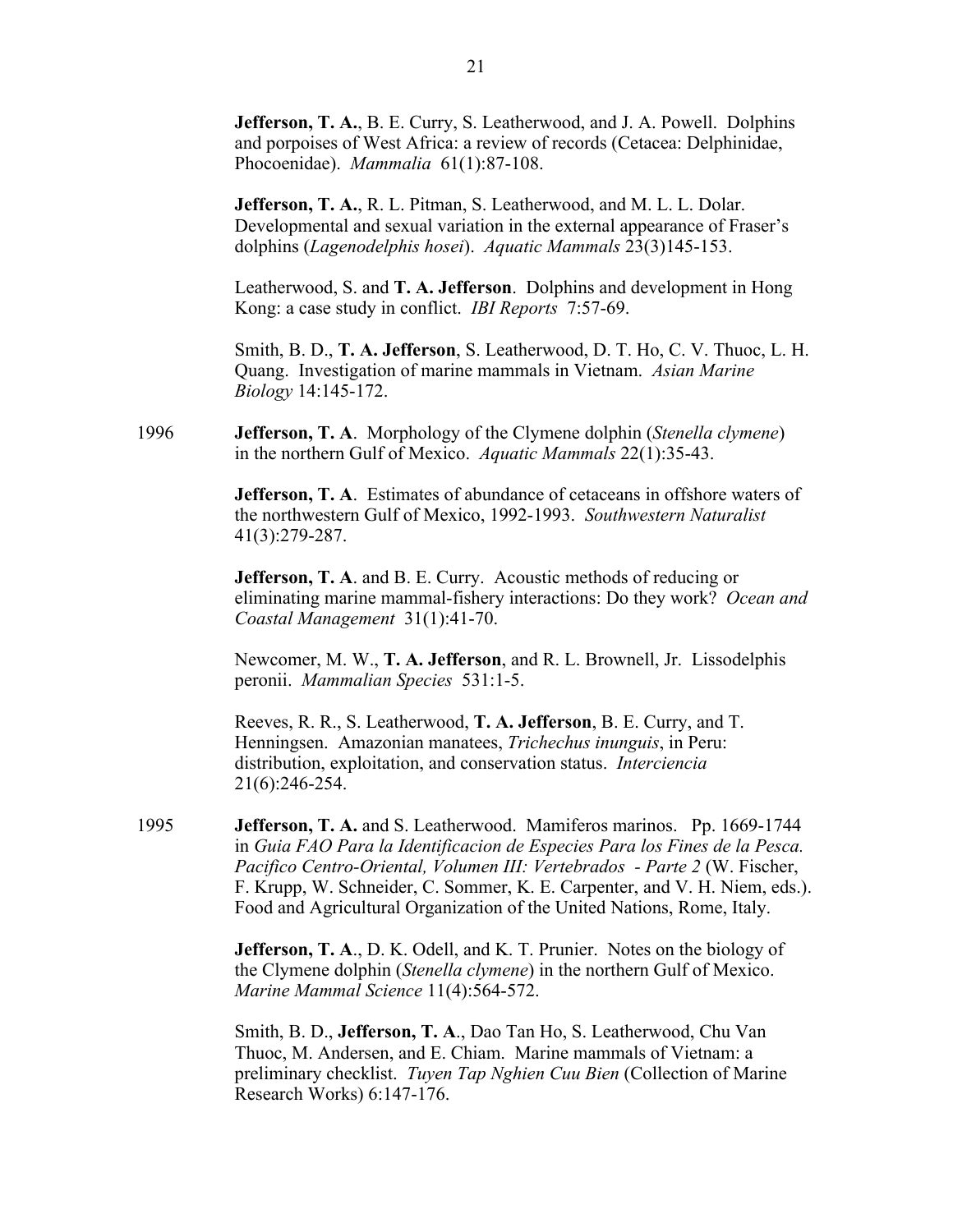Zhou Kaiya, S. Leatherwood, and **T. A. Jefferson**. Records of small cetaceans in Chinese waters: a review. *Asian Marine Biology* 12:119-139.

1994 **Jefferson, T. A.** and B. E. Curry. A global review of porpoise (Cetacea: Phocoenidae) mortality in gillnets. *Biological Conservation* 67(2):167- 183*.*

> **Jefferson. T. A.** and S. Leatherwood. Lagenodelphis hosei. *Mammalian Species* 470:1-5.

> **Jefferson, T. A.** and S. K. Lynn. Marine mammal sightings in the Caribbean Sea and Gulf of Mexico, Summer 1991. *Caribbean Journal of Science* 30(1-2):83-89*.*

**Jefferson, T. A., B. E. Curry, and N. A. Black. Harbor porpoise mortality in** the Monterey Bay halibut gillnet fishery, 1989. In *Gillnets and Cetaceans* (W. F. Perrin, G. P. Donovan, and J. Barlow, eds.), *Reports of the International Whaling Commission* (Special Issue 15):445-448*.*

**Jefferson, T. A., A. C. Myrick, Jr. and S. J. Chivers. Small cetacean** dissection and sampling: a field guide. *NOAA Technical Memorandum NMFS SWFSC* 198, 54 pp.

**Jefferson, T. A.**, M. W. Newcomer, S. Leatherwood, and K. Van Waerebeek. Right whale dolphins *Lissodelphis borealis* (Peale, 1848) and *Lissodelphis peronii* (Lacépède, 1804). Pp. 335-362 in *Handbook of Marine Mammals, Volume 5: The First Book of Dolphins* (S. H. Ridgway and R. Harrison, eds). Academic Press, 416 pp.

Mullin, K. D., L. V. Higgins, **T. A. Jefferson**, and L. J. Hansen. Sightings of the Clymene dolphin (*Stenella clymene*) in the Gulf of Mexico. *Marine Mammal Science* 10(4):464-470.

Mullin, K. D., **T. A. Jefferson**, L. J. Hansen, and W. Hoggard. First sightings of melon-headed whales (*Peponocephala electra*) in the Gulf of Mexico. *Marine Mammal Science* 10(3):342-348.

Perryman, W. L., D. W. K. Au, S. Leatherwood, and **T. A. Jefferson**. Melon-headed whale *Peponocephala electra* Gray, 1846. Pp. 363-386 in *Handbook of Marine Mammals, Volume 5: The First Book of Dolphins* (S. H. Ridgway and R. Harrison, eds). Academic Press, 416 pp.

1993 Barron, G. L. and **T. A. Jefferson**. First records of the melon-headed whale (*Peponocephala electra*) from the Gulf of Mexico. *The Southwestern Naturalist* 38(1):82-85.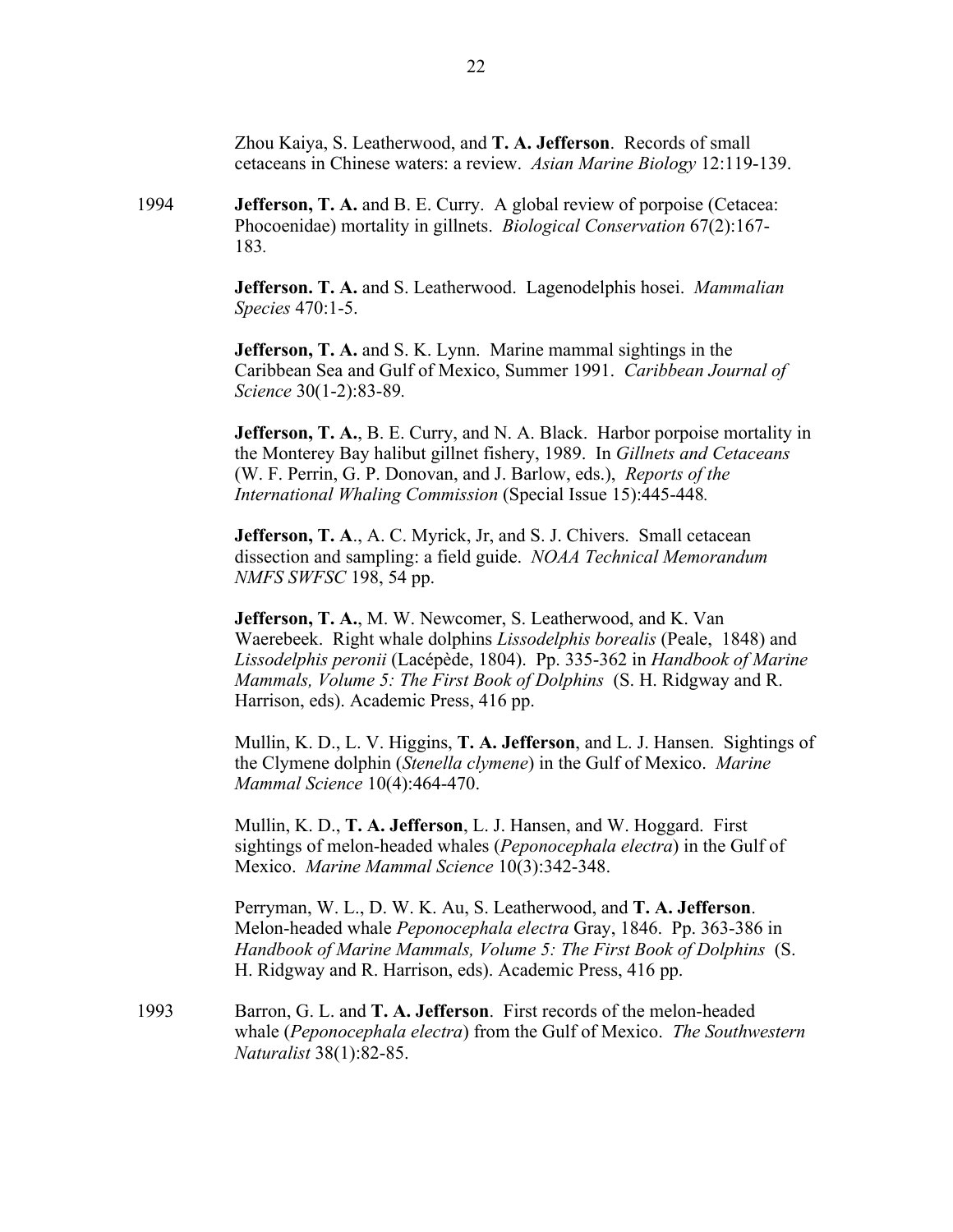**Jefferson, T. A.** and M. W. Newcomer. Lissodelphis borealis. *Mammalian Species* 425:1-6.

Leatherwood, S., **T. A. Jefferson**, J. C. Norris, W. E. Stevens, L. J. Hansen, and K. D. Mullin. Occurrence and sounds of Fraser's dolphins (*Lagenodelphis hosei*) in the Gulf of Mexico. *Texas Journal of Science* 45(4):349-354.

1992 **Jefferson, T. A**., B. Würsig, and D. Fertl. Cetacean detection and responses to fishing gear. Pp. 663-684 in *Marine Mammal Sensory Systems* (J. A. Thomas, R. A. Kastelein, and A. Y. Supin, eds.). Plenum Press.

> **Jefferson, T. A.**, S. Leatherwood, L. Shoda, and R. L. Pitman. *Marine Mammals of the Gulf of Mexico: A Field Guide for Aerial and Shipboard Observers*. Texas A&M University Printing Center, College Station, 92 pp.

> Szczepaniak, I. D., M. A. Webber, and **T. A. Jefferson.** First record of a *truei*-type Dall's porpoise from the eastern North Pacific. *Marine Mammal Science* 8(4):425-428.

1991 **Jefferson, T. A.** Observations on the distribution and behaviour of Dall's porpoise (*Phocoenoides dalli*) in Monterey Bay, California. *Aquatic Mammals* 17(1):12-19.

> **Jefferson, T. A., P. J. Stacey, and R. W. Baird. A review of killer whale** interactions with other marine mammals: Predation to co-existence. *Mammal Review* 21(4):151-180.

1990 **Jefferson, T. A.** Sexual dimorphism and development of external features in Dall's porpoise *Phocoenoides dalli*. *Fishery Bulletin, U.S.* 88(1):119- 132.

> **Jefferson, T. A.** Status of Dall's Porpoise, *Phocoenoides dalli*, in Canada. *Canadian Field-Naturalist* 104(1):112-116.

> Würsig, B. and **T. A. Jefferson**. Methods of photo-identification for small cetaceans. In *Individual Recognition of Cetaceans: Use of Photo-Identification and Other Techniques to Estimate Population Parameters* (P. S. Hammond, S. A. Mizroch, and G. P. Donovan, eds.), *Reports of the International Whaling Commission* (Special Issue 12):43-52.

> Würsig, B., T. R. Kieckhefer, and **T. A. Jefferson**. Visual displays for communication in cetaceans. Pp. 545-559 in *Sensory Abilities of Cetaceans* (J. Thomas and R. Kastelein, eds.). Plenum Press.

1989 **Jefferson, T. A.** Calving seasonality of Dall's porpoise in the eastern North Pacific. *Marine Mammal Science* 5(2):196-200.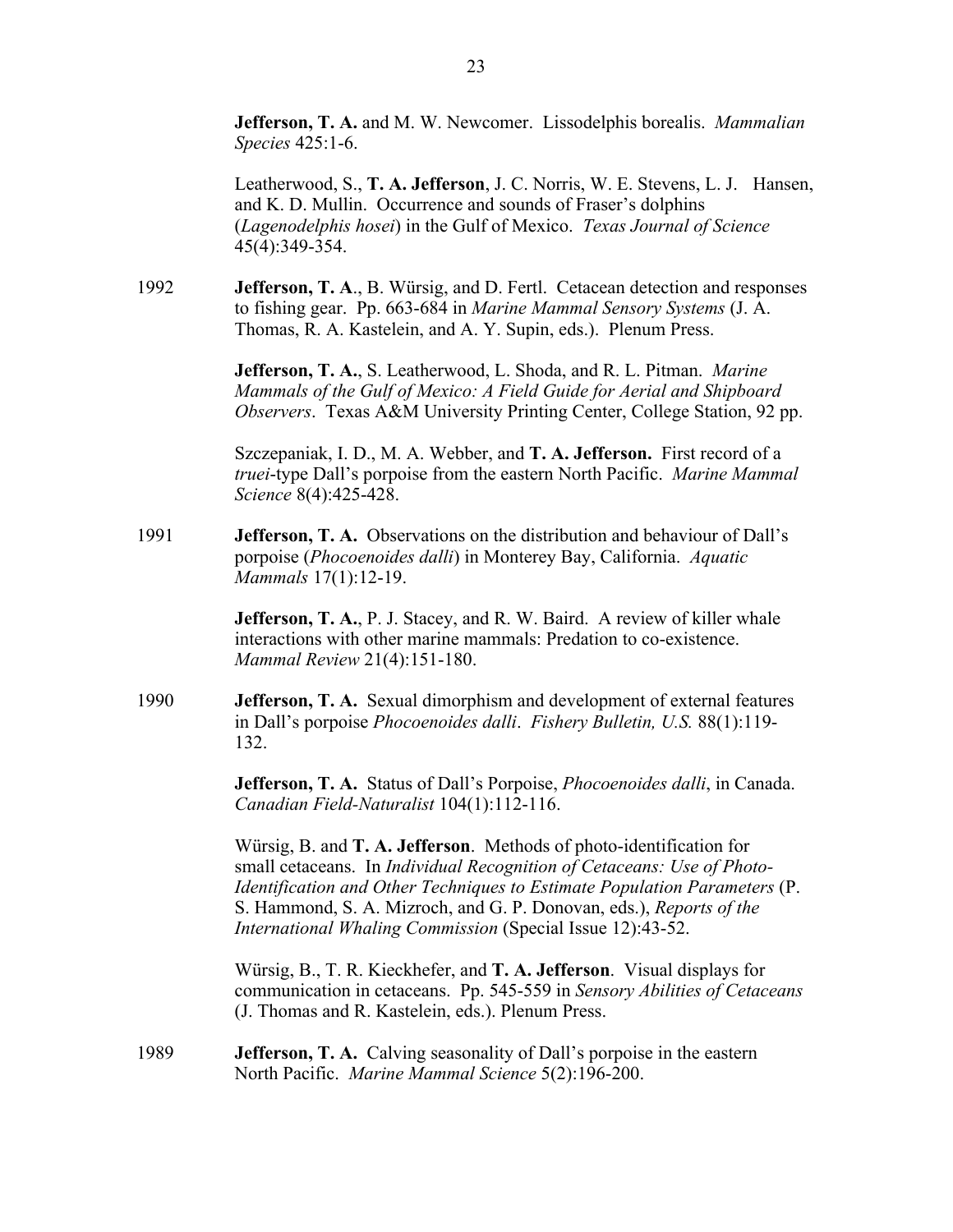| 1988 |  |  | <b>Jefferson, T. A.</b> Phocoenoides dalli. <i>Mammalian Species</i> 319:1-7. |
|------|--|--|-------------------------------------------------------------------------------|
|------|--|--|-------------------------------------------------------------------------------|

1987 **Jefferson, T. A.** A study of the behavior of Dall's porpoise (*Phocoenoides dalli*) in the Johnstone Strait, British Columbia. *Canadian Journal of Zoology* 65(3):736-744.

### **THESES**

- 1995 **Jefferson, T. A.** Distribution, abundance, and some aspects of the biology of cetaceans in the offshore Gulf of Mexico. Ph.D. dissertation, Texas A&M University, 232 pp.
- 1989 **Jefferson, T. A.** Sexual dimorphism and development of external features in Dall's porpoise (*Phocoenoides dalli*). M.Sc. thesis, Moss Landing Marine Laboratories, 35 pp.
- 1985 **Jefferson, T. A.** Dall's porpoise (*Phocoenoides dalli*): A literature review and a case study in British Columbia. Senior thesis, University of California, Santa Cruz, 52 pp.

## **TRIBUTES/OBITUARIES**

- 2007 Fertl, D. and **T. A. Jefferson**. Mr. Andrew ("Andy") Jason Schiro, 1970- 2007. *Gulf of Mexico Science* 25:95-96.
- 1999 **Jefferson, T. A**. and B. D. Smith. Chronology of Leatherwood publications. *Whalewatcher* 32(1):39-43.
- 1997 **Jefferson, T. A**. and B. D. Smith. James Stephen Leatherwood: a chronological list of publications. *Asian Marine Biology* 14:5-13.

Reeves, R. R., W. F. Perrin, and **T. A. Jefferson**. James Stephen Leatherwood, 1944-1997. *Marine Mammal Science* 13(4):721-725.

Smith, B. D., W. F. Perrin, and **T. A. Jefferson**. Obituary: James Stephen Leatherwood (12 October 1943 - 25 January 1997). *Asian Marine Biology* 14:1-4.

# **MAJOR UNPUBLISHED REPORTS**

- 2013 **Jefferson, T. A.**, W. Au, M. Lammers, J. Oswald, and M. Richie. 2013. Survey of the marine mammals of Okinawa (SuMMO) project: Final Report. Unpublished contract report by HDR to Naval Facilities Engineering Command (NAVFAC), 158 pp.
- 2012 **Jefferson, T. A**. Dall's porpoise (*Phocoenoides dalli*) in Southeast Alaska: An assessment of abundance and population trends. Contract report submitted to the National Marine Mammal Laboratory, NMFS, 39 pp.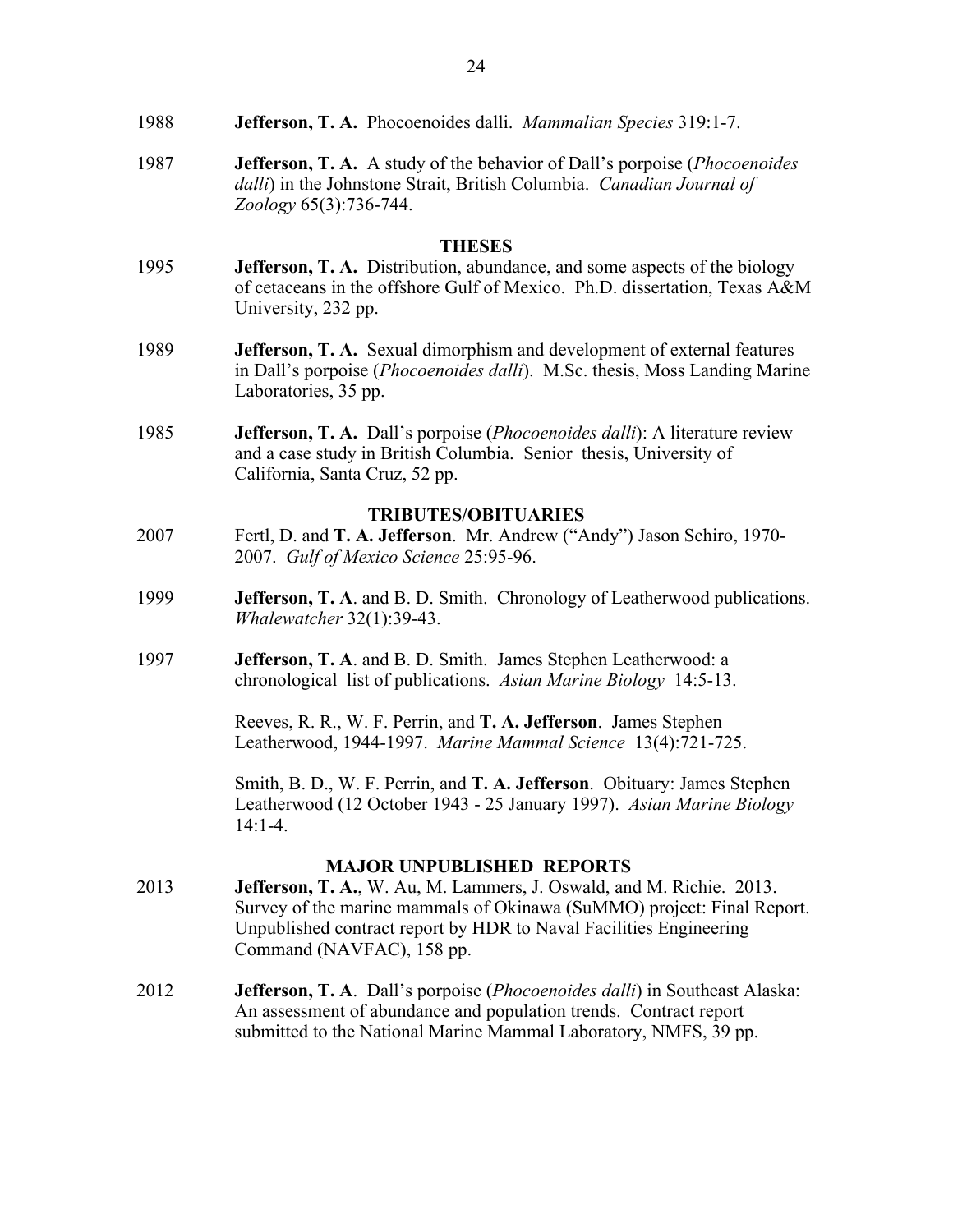| 2010 | Welch, D. J., A. Rokkum, T. A. Jefferson, N. Higa and J. R. McNeill. An<br>anthropological study of the significance of the dugong in Okinawa culture.<br>Unpublished contract report to the Commandant, U.S. Marine Corps, 287 pp.                                                                                                                                                                                               |
|------|-----------------------------------------------------------------------------------------------------------------------------------------------------------------------------------------------------------------------------------------------------------------------------------------------------------------------------------------------------------------------------------------------------------------------------------|
| 2007 | <b>Jefferson, T. A.</b> (ed.) Monitoring of Chinese white dolphins (Sousa<br>chinensis) in Hong Kong waters - Biopsy sampling and population data<br>analysis: Final report. Report to the Agriculture, Fisheries and Conservation<br>Department of the Hong Kong SAR Government, 171 pp.                                                                                                                                         |
| 2005 | <b>Jefferson, T. A.</b> (ed.) Monitoring of Indo-Pacific humpback dolphins<br>(Sousa chinensis) in Hong Kong waters - Data analysis: Final report. Report<br>to the Agriculture, Fisheries and Conservation Department of the Hong Kong<br>SAR Government, 169 pp.                                                                                                                                                                |
| 2002 | Jefferson, T. A. Monitoring of Indo-Pacific humpback dolphins (Sousa<br><i>chinensis</i> ) in Hong Kong waters: Final report. Report to the Agriculture,<br>Fisheries and Conservation Department of the Hong Kong SAR Government,<br>49 pp.                                                                                                                                                                                      |
| 2000 | <b>Jefferson, T. A.</b> (ed.). Conservation biology of the finless porpoise<br>(Neophocaena phocaenoides) in Hong Kong waters: Final report. Report to<br>the Agriculture, Fisheries and Conservation Department of the Hong Kong<br>SAR Government, 285 pp.                                                                                                                                                                      |
| 1998 | <b>Jefferson, T. A.</b> Population biology of the Indo-Pacific hump-backed<br>dolphin (Sousa chinensis Osbeck, 1765) in Hong Kong waters: Final report.<br>Report to the Agriculture and Fisheries Department of the Hong Kong SAR<br>Government, $129$ pp. $+$ appends.                                                                                                                                                          |
| 1997 | <b>Jefferson, T. A.</b> Dolphins (Sousa chinensis Osbeck, 1765) in East Lantau<br>waters of Hong Kong: assessment of the potential effects of Lantau port<br>development. Report to the Civil Engineering Department of the Hong Kong<br>SAR Government, 44 pp. + appends.                                                                                                                                                        |
| 1996 | Davis, R. W., B. Würsig, G. S. Fargion, L. J. Hansen, G. P. Scott, R. H.<br>Benson, K. D. Mullin, T. D. Leming, L. N. May, B. R. Mate, J. C. Norris, T.<br>A. Jefferson, D. E. Peake, S. K. Lynn, T. D. Sparks, and C. Schroeder.<br>Distribution and abundance of marine mammals in the north-central and<br>western Gulf of Mexico: final report. Report to U.S. Minerals Management<br>Service, OCS Study MMS 96-0027, 356 pp. |
| 1995 | Powell, J. A., T. A. Jefferson, B. E. Curry, S. Leatherwood, and S.<br>Pankhurst. Marine mammals of West and Cental Africa: A report on<br>distribution and status. Report to the United Nations Environment Program,<br>Nairobi, Kenya, 52 pp.                                                                                                                                                                                   |
| 1994 | Davis, R., G. Scott, B. Würsig, W. Evans, G. Fargion, L. Hansen, R. Benson,<br>K. Mullin, N. May, T. Leming, B. Mate, J. Norris, and T. Jefferson.                                                                                                                                                                                                                                                                                |